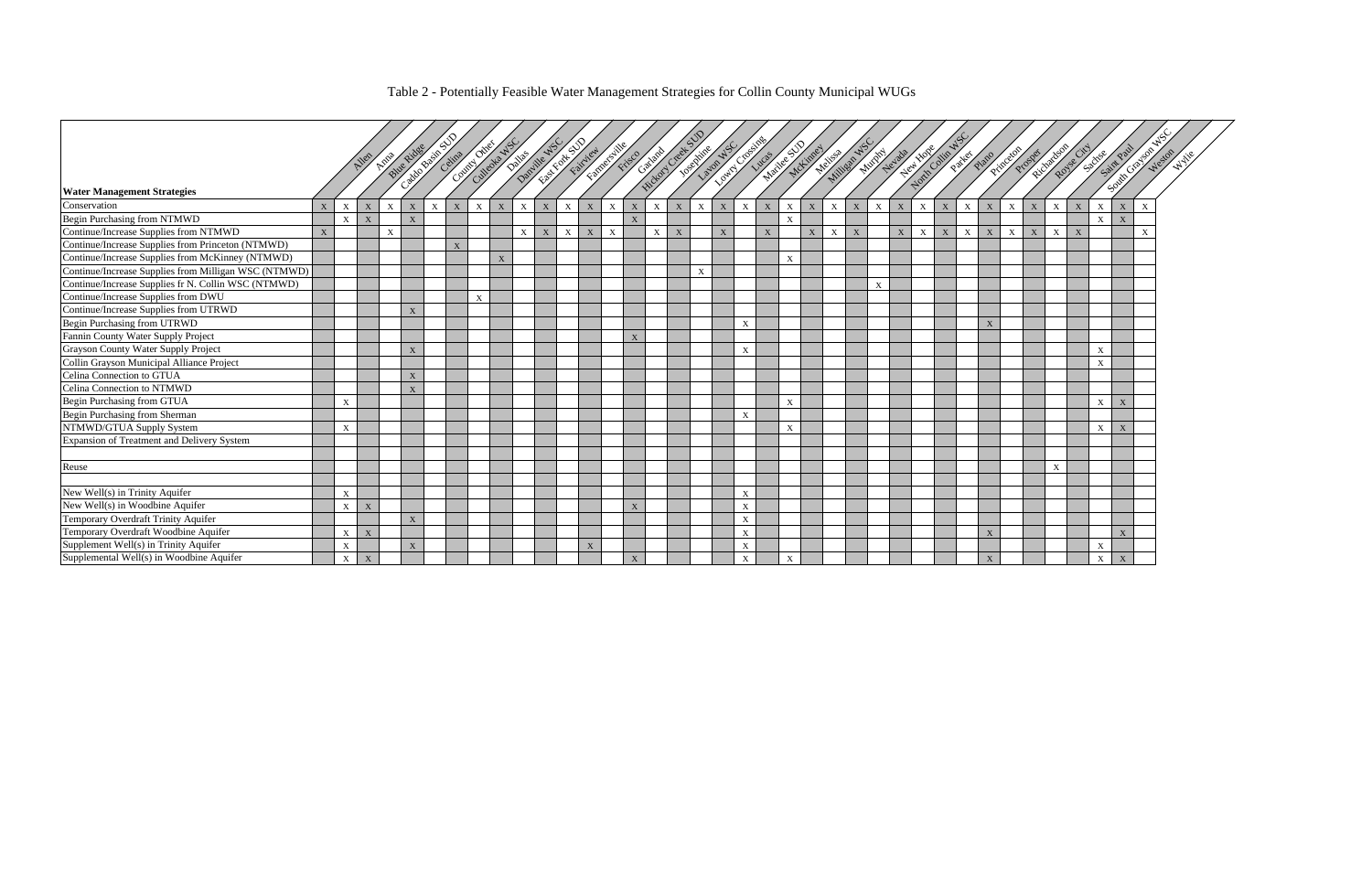## Table 3 - Potentially Feasible Water Management Strategies for Cooke County Municipal WUGs

| <b>Water Management Strategies</b>                                  |   |             | Boliva WS   | Computing |   |   | Kiosia Northumber Web W. | TWO WAY AS<br>Mucheles / | Valid View |
|---------------------------------------------------------------------|---|-------------|-------------|-----------|---|---|--------------------------|--------------------------|------------|
| Conservation                                                        | X | X           | X           | X         | X | X | X                        | X                        | X          |
| Continue/Increase Supplies from NTMWD                               |   |             |             |           |   |   |                          |                          |            |
| Begin Purchasing from UTRWD                                         | X |             |             |           |   |   |                          |                          |            |
| Purchase from Boliver WSC (UTRWD)                                   |   |             |             |           |   |   |                          | X                        |            |
| Purchase from UTRWD (Lake Chapman)                                  |   | X           |             |           |   |   |                          |                          |            |
| Purchase from UTRWD (Reuse)                                         |   | $\mathbf x$ |             |           |   |   |                          |                          |            |
| Cooke County Water Supply Project (Interbasin Transfer)             | X | X           | X           | X         | X |   |                          | X                        | X          |
| Grayson County Water Supply Project                                 |   |             |             |           |   |   | X                        |                          |            |
| Additional Yield from Moss Lake (Interbasin Transfer)               |   |             | X           |           |   |   |                          |                          |            |
| Parallel Pipeline from Moss Lake (Interbasin Transfer)              |   |             | X           |           |   |   |                          |                          |            |
| Treatment facilities for additional supply                          |   |             | X           |           |   | X |                          |                          |            |
| Lake Muenster (Interbasin Transfer)                                 |   |             |             |           |   | X |                          |                          |            |
| Red River Supply to Moss Lake (Interbasin Transfer)                 |   |             | $\mathbf X$ |           |   |   |                          |                          |            |
| Indirect Reuse-Moss Lake (Interbasin Transfer)                      |   |             | X           |           |   |   |                          |                          |            |
| Bed & Banks Auth (Moss Lake & Indirect Reuse) (Interbasin Transfer) |   |             | X           |           |   |   |                          |                          |            |
| <b>Negotiate Subordination Agreement</b>                            |   |             |             |           |   | X |                          |                          |            |
| Purchase water distirbution system                                  |   |             |             |           |   |   |                          | X                        |            |
|                                                                     |   |             |             |           |   |   |                          |                          |            |
| New Well(s) in Trinity Aquifer                                      | X | X           |             |           |   | X |                          | X                        |            |
| Temporary Overdraft Trinity Aquifer                                 | X | X           | X           |           | X | X | X                        | X                        | X          |
| Supplemental Wells in Trinity Aquifer                               | X | X           | X           |           | X | X | X                        | X                        | X          |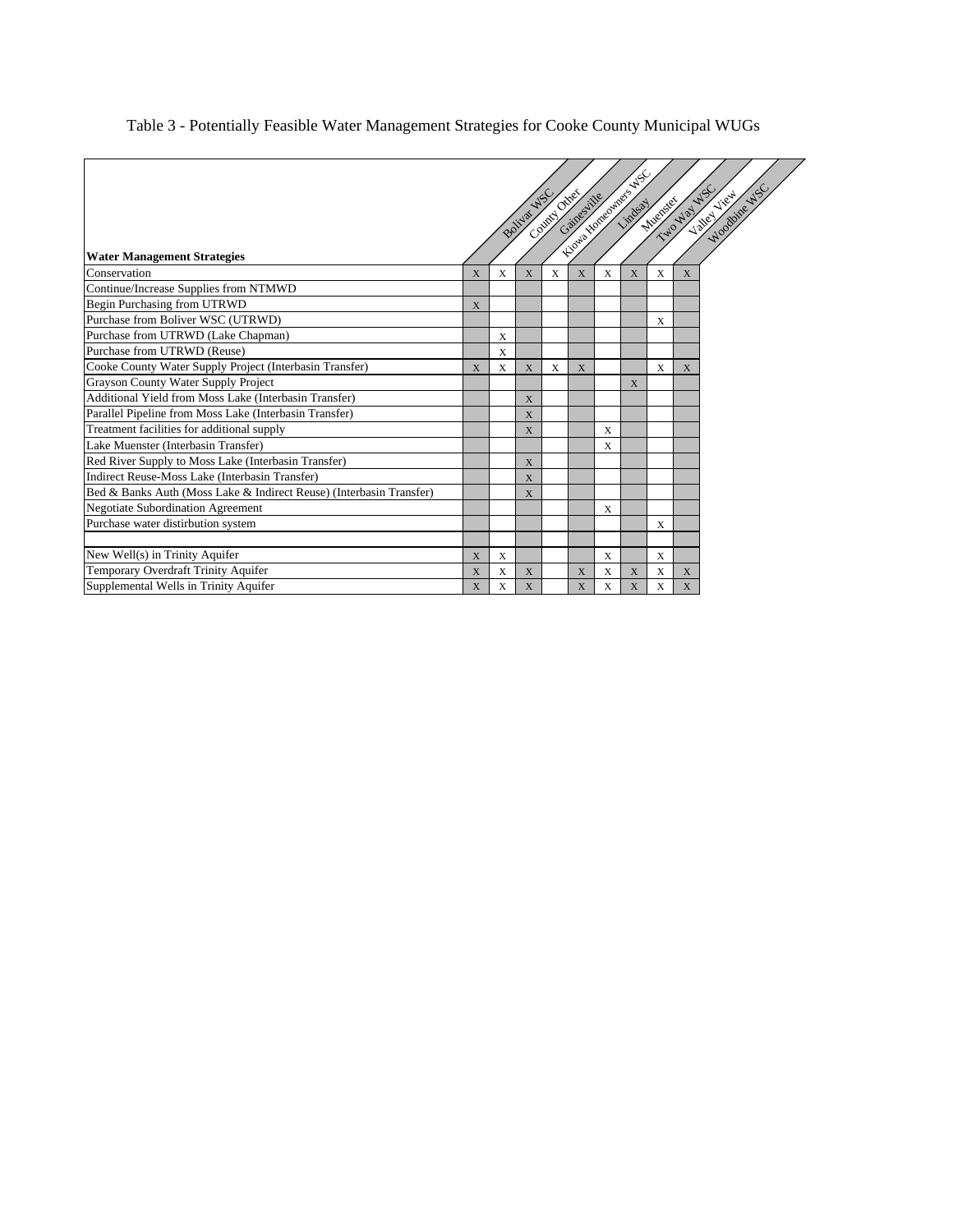# Table 4 - Potentially Feasible Water Management Strategies for Dallas County Municipal WUGs



| Est render Branch<br>Contract Only of Barry<br>Concidental AS<br>Glent Lead of Grand Chapter<br>Historical Party<br>Coccol Hill<br>Bablic Science<br>De Solomonile<br>Rocket SD<br>Centre<br>Satis-Vale Lim<br>Lewis ille<br>Richardson<br>September<br>Carchican<br>Sunnyale<br>Huchins<br>Cantago<br>Megazite<br>Lancaster<br>Rowlet<br><b>Kymes</b><br>Ovilla<br>Addison<br><b>Water Management Strategies</b><br>$\mathbf X$<br>$\mathbf X$<br>$\mathbf X$<br>$\mathbf{X}$<br>$\mathbf X$<br>X<br>$\mathbf{X}$<br>$\mathbf X$<br>$\mathbf X$<br>$\mathbf X$<br>$\mathbf{X}$<br>X<br>$\mathbf X$<br>$\mathbf X$<br>$\mathbf X$<br>$\mathbf X$<br>$\mathbf X$<br>$\mathbf X$<br>$\mathbf X$<br>$\mathbf X$<br>$\mathbf X$<br>$\mathbf X$<br>$\mathbf X$<br>Conservation<br>$\mathbf X$<br>$\mathbf X$<br>$\mathbf{X}$<br>$\boldsymbol{\mathrm{X}}$<br>$\mathbf X$<br>$\boldsymbol{\mathrm{X}}$<br>$\mathbf{X}$<br>$\mathbf X$<br>$\boldsymbol{\mathrm{X}}$<br>$\mathbf X$<br>$\boldsymbol{\mathrm{X}}$<br>$\mathbf{X}$<br>Continue/Increase Supplies from NTMWD<br>$\mathbf X$<br>$\mathbf X$<br>$\mathbf X$<br>$\mathbf X$<br>$\boldsymbol{\mathrm{X}}$<br>$\mathbf X$<br>$\mathbf X$<br>Begin Purchasing from DWU<br>$\mathbf X$<br>$\mathbf X$<br>$\mathbf X$<br>$\mathbf X$<br>$\mathbf X$<br>$\mathbf X$<br>$\mathbf X$<br>Continue/Increase Supplies from DWU<br>$\mathbf X$<br>$\mathbf{X}$<br>$\mathbf X$<br>$\mathbf X$<br>$\mathbf{X}$<br>$\mathbf X$<br>$\mathbf X$<br>$\mathbf X$<br>$\mathbf X$<br>$\mathbf X$<br>$\mathbf X$<br>X<br>$\mathbf{X}$<br>$\boldsymbol{\mathrm{X}}$<br>$\mathbf X$<br>X<br>$\mathbf X$<br>Continue/Increase Supplies fr Dallas Co WCID #6 (DWU)<br>$\mathbf X$<br>Continue/Increase Supplies from Combine WSC (DWU)<br>$\mathbf X$<br>Continue/Increase Supplies from Seagoville (DWU)<br>$\mathbf X$<br>Continue/Increase Supplies from Cedar Hill (DWU)<br>$\mathbf{X}$<br>Begin Purchasing from Arlington<br>$\mathbf X$<br>Begin Purchasing from Cedar Hill (DWU)<br>$\mathbf X$<br>Begin Purchasing from DWU directly; construct facilities<br>X<br>Begin Purchasing from UTRWD<br>X<br>Begin Purchasing from TRA (Joe Pool)<br>$\mathbf X$<br>$\mathbf X$<br>Begin Purchasing from TRWD<br>$\mathbf X$<br>Develop Joe Pool Lake supply<br>$\mathbf X$<br>Continue/Increase Supplies from TRA (TRWD)<br>$\mathbf{X}$<br>X<br>TRA Ellis Co Water Supply Project<br>X<br>$\boldsymbol{\mathrm{X}}$<br>Continue/Increase Supplies from Ft Worth (TRWD)<br>$\mathbf X$<br>Continue/Increase Supplies Mansfield (TRWD)<br>$\mathbf X$<br>Continue/Inrease Supplies from DCPCMUD<br>Continue/Increase Supplies from Midlothian Water Dist.<br>$\mathbf{X}$<br>$\boldsymbol{\mathrm{X}}$<br>Continue/Increase Supplies from Waxahachie<br>$\mathbf X$<br>Continue/Increase Supplies from TRWD (Ellis Co Project)<br>$\mathbf X$<br>Lake Chapman<br>$\boldsymbol{\mathrm{X}}$<br>Oklahoma Water<br>$\boldsymbol{\mathrm{X}}$<br>Participate in Marvin Nichols I Reservoir<br>$\mathbf X$<br>New water treatment plant (Dallas County Other)<br>Expansion of Treatment and Delivery System<br>$\mathbf X$<br>$\mathbf X$<br>Ralph Hall Lake<br>$\boldsymbol{\mathrm{X}}$<br>Wilmer, Hutchins, Palmer, Ferris Connection to DWU<br>$\mathbf X$<br>$\mathbf X$<br>Waxahachie/Rockett SUD/Red Oak from Dallas<br>$\boldsymbol{\mathrm{X}}$<br>$\mathbf X$<br>Increase supply line capacity from Dallas<br>$\mathbf X$<br>Lake Wright Patman<br>X<br>Reuse<br>$\boldsymbol{\mathrm{X}}$<br>$\mathbf X$<br><b>Irving Indirect Reuse</b><br>$\mathbf X$<br><b>TRA Reuse</b><br>Purchase Reuse water from DCPCMUD (Lake Grapevine)<br>$\mathbf X$<br>Aquifer Storage and Recovery (ASR)<br>$\mathbf X$<br>Temporary Overdraft Trinity Aquifer<br>$\mathbf X$<br>$\mathbf X$<br>Supplemental Wells Trinity Aquifer<br>$\mathbf X$<br>$\mathbf X$<br>$\mathbf X$<br>$\mathbf X$<br>$\mathbf X$<br>Supplemental Wells Woodbine Aquifer<br>$\mathbf X$<br>$\mathbf{X}$ |  |  |  |  |  |  |  |  |  |  |  |  |  |  |  |  |  |  |
|----------------------------------------------------------------------------------------------------------------------------------------------------------------------------------------------------------------------------------------------------------------------------------------------------------------------------------------------------------------------------------------------------------------------------------------------------------------------------------------------------------------------------------------------------------------------------------------------------------------------------------------------------------------------------------------------------------------------------------------------------------------------------------------------------------------------------------------------------------------------------------------------------------------------------------------------------------------------------------------------------------------------------------------------------------------------------------------------------------------------------------------------------------------------------------------------------------------------------------------------------------------------------------------------------------------------------------------------------------------------------------------------------------------------------------------------------------------------------------------------------------------------------------------------------------------------------------------------------------------------------------------------------------------------------------------------------------------------------------------------------------------------------------------------------------------------------------------------------------------------------------------------------------------------------------------------------------------------------------------------------------------------------------------------------------------------------------------------------------------------------------------------------------------------------------------------------------------------------------------------------------------------------------------------------------------------------------------------------------------------------------------------------------------------------------------------------------------------------------------------------------------------------------------------------------------------------------------------------------------------------------------------------------------------------------------------------------------------------------------------------------------------------------------------------------------------------------------------------------------------------------------------------------------------------------------------------------------------------------------------------------------------------------------------------------------------------------------------------------------------------------------------------------------------------------------------------------------------------------------------------------------------------------------------------------------------------------------------------------------------------------------------------------------------------------------------------------------------------------------------------------------------------------------------------------------------------------------------------------------------------------------------------------------------------------------------------------------------------------------------------------------------------------------------------------------------------------------------------------------------------------------------------------------------------------------------------------------------------------------------------|--|--|--|--|--|--|--|--|--|--|--|--|--|--|--|--|--|--|
| University.                                                                                                                                                                                                                                                                                                                                                                                                                                                                                                                                                                                                                                                                                                                                                                                                                                                                                                                                                                                                                                                                                                                                                                                                                                                                                                                                                                                                                                                                                                                                                                                                                                                                                                                                                                                                                                                                                                                                                                                                                                                                                                                                                                                                                                                                                                                                                                                                                                                                                                                                                                                                                                                                                                                                                                                                                                                                                                                                                                                                                                                                                                                                                                                                                                                                                                                                                                                                                                                                                                                                                                                                                                                                                                                                                                                                                                                                                                                                                                                        |  |  |  |  |  |  |  |  |  |  |  |  |  |  |  |  |  |  |
|                                                                                                                                                                                                                                                                                                                                                                                                                                                                                                                                                                                                                                                                                                                                                                                                                                                                                                                                                                                                                                                                                                                                                                                                                                                                                                                                                                                                                                                                                                                                                                                                                                                                                                                                                                                                                                                                                                                                                                                                                                                                                                                                                                                                                                                                                                                                                                                                                                                                                                                                                                                                                                                                                                                                                                                                                                                                                                                                                                                                                                                                                                                                                                                                                                                                                                                                                                                                                                                                                                                                                                                                                                                                                                                                                                                                                                                                                                                                                                                                    |  |  |  |  |  |  |  |  |  |  |  |  |  |  |  |  |  |  |
|                                                                                                                                                                                                                                                                                                                                                                                                                                                                                                                                                                                                                                                                                                                                                                                                                                                                                                                                                                                                                                                                                                                                                                                                                                                                                                                                                                                                                                                                                                                                                                                                                                                                                                                                                                                                                                                                                                                                                                                                                                                                                                                                                                                                                                                                                                                                                                                                                                                                                                                                                                                                                                                                                                                                                                                                                                                                                                                                                                                                                                                                                                                                                                                                                                                                                                                                                                                                                                                                                                                                                                                                                                                                                                                                                                                                                                                                                                                                                                                                    |  |  |  |  |  |  |  |  |  |  |  |  |  |  |  |  |  |  |
|                                                                                                                                                                                                                                                                                                                                                                                                                                                                                                                                                                                                                                                                                                                                                                                                                                                                                                                                                                                                                                                                                                                                                                                                                                                                                                                                                                                                                                                                                                                                                                                                                                                                                                                                                                                                                                                                                                                                                                                                                                                                                                                                                                                                                                                                                                                                                                                                                                                                                                                                                                                                                                                                                                                                                                                                                                                                                                                                                                                                                                                                                                                                                                                                                                                                                                                                                                                                                                                                                                                                                                                                                                                                                                                                                                                                                                                                                                                                                                                                    |  |  |  |  |  |  |  |  |  |  |  |  |  |  |  |  |  |  |
|                                                                                                                                                                                                                                                                                                                                                                                                                                                                                                                                                                                                                                                                                                                                                                                                                                                                                                                                                                                                                                                                                                                                                                                                                                                                                                                                                                                                                                                                                                                                                                                                                                                                                                                                                                                                                                                                                                                                                                                                                                                                                                                                                                                                                                                                                                                                                                                                                                                                                                                                                                                                                                                                                                                                                                                                                                                                                                                                                                                                                                                                                                                                                                                                                                                                                                                                                                                                                                                                                                                                                                                                                                                                                                                                                                                                                                                                                                                                                                                                    |  |  |  |  |  |  |  |  |  |  |  |  |  |  |  |  |  |  |
|                                                                                                                                                                                                                                                                                                                                                                                                                                                                                                                                                                                                                                                                                                                                                                                                                                                                                                                                                                                                                                                                                                                                                                                                                                                                                                                                                                                                                                                                                                                                                                                                                                                                                                                                                                                                                                                                                                                                                                                                                                                                                                                                                                                                                                                                                                                                                                                                                                                                                                                                                                                                                                                                                                                                                                                                                                                                                                                                                                                                                                                                                                                                                                                                                                                                                                                                                                                                                                                                                                                                                                                                                                                                                                                                                                                                                                                                                                                                                                                                    |  |  |  |  |  |  |  |  |  |  |  |  |  |  |  |  |  |  |
|                                                                                                                                                                                                                                                                                                                                                                                                                                                                                                                                                                                                                                                                                                                                                                                                                                                                                                                                                                                                                                                                                                                                                                                                                                                                                                                                                                                                                                                                                                                                                                                                                                                                                                                                                                                                                                                                                                                                                                                                                                                                                                                                                                                                                                                                                                                                                                                                                                                                                                                                                                                                                                                                                                                                                                                                                                                                                                                                                                                                                                                                                                                                                                                                                                                                                                                                                                                                                                                                                                                                                                                                                                                                                                                                                                                                                                                                                                                                                                                                    |  |  |  |  |  |  |  |  |  |  |  |  |  |  |  |  |  |  |
|                                                                                                                                                                                                                                                                                                                                                                                                                                                                                                                                                                                                                                                                                                                                                                                                                                                                                                                                                                                                                                                                                                                                                                                                                                                                                                                                                                                                                                                                                                                                                                                                                                                                                                                                                                                                                                                                                                                                                                                                                                                                                                                                                                                                                                                                                                                                                                                                                                                                                                                                                                                                                                                                                                                                                                                                                                                                                                                                                                                                                                                                                                                                                                                                                                                                                                                                                                                                                                                                                                                                                                                                                                                                                                                                                                                                                                                                                                                                                                                                    |  |  |  |  |  |  |  |  |  |  |  |  |  |  |  |  |  |  |
|                                                                                                                                                                                                                                                                                                                                                                                                                                                                                                                                                                                                                                                                                                                                                                                                                                                                                                                                                                                                                                                                                                                                                                                                                                                                                                                                                                                                                                                                                                                                                                                                                                                                                                                                                                                                                                                                                                                                                                                                                                                                                                                                                                                                                                                                                                                                                                                                                                                                                                                                                                                                                                                                                                                                                                                                                                                                                                                                                                                                                                                                                                                                                                                                                                                                                                                                                                                                                                                                                                                                                                                                                                                                                                                                                                                                                                                                                                                                                                                                    |  |  |  |  |  |  |  |  |  |  |  |  |  |  |  |  |  |  |
|                                                                                                                                                                                                                                                                                                                                                                                                                                                                                                                                                                                                                                                                                                                                                                                                                                                                                                                                                                                                                                                                                                                                                                                                                                                                                                                                                                                                                                                                                                                                                                                                                                                                                                                                                                                                                                                                                                                                                                                                                                                                                                                                                                                                                                                                                                                                                                                                                                                                                                                                                                                                                                                                                                                                                                                                                                                                                                                                                                                                                                                                                                                                                                                                                                                                                                                                                                                                                                                                                                                                                                                                                                                                                                                                                                                                                                                                                                                                                                                                    |  |  |  |  |  |  |  |  |  |  |  |  |  |  |  |  |  |  |
|                                                                                                                                                                                                                                                                                                                                                                                                                                                                                                                                                                                                                                                                                                                                                                                                                                                                                                                                                                                                                                                                                                                                                                                                                                                                                                                                                                                                                                                                                                                                                                                                                                                                                                                                                                                                                                                                                                                                                                                                                                                                                                                                                                                                                                                                                                                                                                                                                                                                                                                                                                                                                                                                                                                                                                                                                                                                                                                                                                                                                                                                                                                                                                                                                                                                                                                                                                                                                                                                                                                                                                                                                                                                                                                                                                                                                                                                                                                                                                                                    |  |  |  |  |  |  |  |  |  |  |  |  |  |  |  |  |  |  |
|                                                                                                                                                                                                                                                                                                                                                                                                                                                                                                                                                                                                                                                                                                                                                                                                                                                                                                                                                                                                                                                                                                                                                                                                                                                                                                                                                                                                                                                                                                                                                                                                                                                                                                                                                                                                                                                                                                                                                                                                                                                                                                                                                                                                                                                                                                                                                                                                                                                                                                                                                                                                                                                                                                                                                                                                                                                                                                                                                                                                                                                                                                                                                                                                                                                                                                                                                                                                                                                                                                                                                                                                                                                                                                                                                                                                                                                                                                                                                                                                    |  |  |  |  |  |  |  |  |  |  |  |  |  |  |  |  |  |  |
|                                                                                                                                                                                                                                                                                                                                                                                                                                                                                                                                                                                                                                                                                                                                                                                                                                                                                                                                                                                                                                                                                                                                                                                                                                                                                                                                                                                                                                                                                                                                                                                                                                                                                                                                                                                                                                                                                                                                                                                                                                                                                                                                                                                                                                                                                                                                                                                                                                                                                                                                                                                                                                                                                                                                                                                                                                                                                                                                                                                                                                                                                                                                                                                                                                                                                                                                                                                                                                                                                                                                                                                                                                                                                                                                                                                                                                                                                                                                                                                                    |  |  |  |  |  |  |  |  |  |  |  |  |  |  |  |  |  |  |
|                                                                                                                                                                                                                                                                                                                                                                                                                                                                                                                                                                                                                                                                                                                                                                                                                                                                                                                                                                                                                                                                                                                                                                                                                                                                                                                                                                                                                                                                                                                                                                                                                                                                                                                                                                                                                                                                                                                                                                                                                                                                                                                                                                                                                                                                                                                                                                                                                                                                                                                                                                                                                                                                                                                                                                                                                                                                                                                                                                                                                                                                                                                                                                                                                                                                                                                                                                                                                                                                                                                                                                                                                                                                                                                                                                                                                                                                                                                                                                                                    |  |  |  |  |  |  |  |  |  |  |  |  |  |  |  |  |  |  |
|                                                                                                                                                                                                                                                                                                                                                                                                                                                                                                                                                                                                                                                                                                                                                                                                                                                                                                                                                                                                                                                                                                                                                                                                                                                                                                                                                                                                                                                                                                                                                                                                                                                                                                                                                                                                                                                                                                                                                                                                                                                                                                                                                                                                                                                                                                                                                                                                                                                                                                                                                                                                                                                                                                                                                                                                                                                                                                                                                                                                                                                                                                                                                                                                                                                                                                                                                                                                                                                                                                                                                                                                                                                                                                                                                                                                                                                                                                                                                                                                    |  |  |  |  |  |  |  |  |  |  |  |  |  |  |  |  |  |  |
|                                                                                                                                                                                                                                                                                                                                                                                                                                                                                                                                                                                                                                                                                                                                                                                                                                                                                                                                                                                                                                                                                                                                                                                                                                                                                                                                                                                                                                                                                                                                                                                                                                                                                                                                                                                                                                                                                                                                                                                                                                                                                                                                                                                                                                                                                                                                                                                                                                                                                                                                                                                                                                                                                                                                                                                                                                                                                                                                                                                                                                                                                                                                                                                                                                                                                                                                                                                                                                                                                                                                                                                                                                                                                                                                                                                                                                                                                                                                                                                                    |  |  |  |  |  |  |  |  |  |  |  |  |  |  |  |  |  |  |
|                                                                                                                                                                                                                                                                                                                                                                                                                                                                                                                                                                                                                                                                                                                                                                                                                                                                                                                                                                                                                                                                                                                                                                                                                                                                                                                                                                                                                                                                                                                                                                                                                                                                                                                                                                                                                                                                                                                                                                                                                                                                                                                                                                                                                                                                                                                                                                                                                                                                                                                                                                                                                                                                                                                                                                                                                                                                                                                                                                                                                                                                                                                                                                                                                                                                                                                                                                                                                                                                                                                                                                                                                                                                                                                                                                                                                                                                                                                                                                                                    |  |  |  |  |  |  |  |  |  |  |  |  |  |  |  |  |  |  |
|                                                                                                                                                                                                                                                                                                                                                                                                                                                                                                                                                                                                                                                                                                                                                                                                                                                                                                                                                                                                                                                                                                                                                                                                                                                                                                                                                                                                                                                                                                                                                                                                                                                                                                                                                                                                                                                                                                                                                                                                                                                                                                                                                                                                                                                                                                                                                                                                                                                                                                                                                                                                                                                                                                                                                                                                                                                                                                                                                                                                                                                                                                                                                                                                                                                                                                                                                                                                                                                                                                                                                                                                                                                                                                                                                                                                                                                                                                                                                                                                    |  |  |  |  |  |  |  |  |  |  |  |  |  |  |  |  |  |  |
|                                                                                                                                                                                                                                                                                                                                                                                                                                                                                                                                                                                                                                                                                                                                                                                                                                                                                                                                                                                                                                                                                                                                                                                                                                                                                                                                                                                                                                                                                                                                                                                                                                                                                                                                                                                                                                                                                                                                                                                                                                                                                                                                                                                                                                                                                                                                                                                                                                                                                                                                                                                                                                                                                                                                                                                                                                                                                                                                                                                                                                                                                                                                                                                                                                                                                                                                                                                                                                                                                                                                                                                                                                                                                                                                                                                                                                                                                                                                                                                                    |  |  |  |  |  |  |  |  |  |  |  |  |  |  |  |  |  |  |
|                                                                                                                                                                                                                                                                                                                                                                                                                                                                                                                                                                                                                                                                                                                                                                                                                                                                                                                                                                                                                                                                                                                                                                                                                                                                                                                                                                                                                                                                                                                                                                                                                                                                                                                                                                                                                                                                                                                                                                                                                                                                                                                                                                                                                                                                                                                                                                                                                                                                                                                                                                                                                                                                                                                                                                                                                                                                                                                                                                                                                                                                                                                                                                                                                                                                                                                                                                                                                                                                                                                                                                                                                                                                                                                                                                                                                                                                                                                                                                                                    |  |  |  |  |  |  |  |  |  |  |  |  |  |  |  |  |  |  |
|                                                                                                                                                                                                                                                                                                                                                                                                                                                                                                                                                                                                                                                                                                                                                                                                                                                                                                                                                                                                                                                                                                                                                                                                                                                                                                                                                                                                                                                                                                                                                                                                                                                                                                                                                                                                                                                                                                                                                                                                                                                                                                                                                                                                                                                                                                                                                                                                                                                                                                                                                                                                                                                                                                                                                                                                                                                                                                                                                                                                                                                                                                                                                                                                                                                                                                                                                                                                                                                                                                                                                                                                                                                                                                                                                                                                                                                                                                                                                                                                    |  |  |  |  |  |  |  |  |  |  |  |  |  |  |  |  |  |  |
|                                                                                                                                                                                                                                                                                                                                                                                                                                                                                                                                                                                                                                                                                                                                                                                                                                                                                                                                                                                                                                                                                                                                                                                                                                                                                                                                                                                                                                                                                                                                                                                                                                                                                                                                                                                                                                                                                                                                                                                                                                                                                                                                                                                                                                                                                                                                                                                                                                                                                                                                                                                                                                                                                                                                                                                                                                                                                                                                                                                                                                                                                                                                                                                                                                                                                                                                                                                                                                                                                                                                                                                                                                                                                                                                                                                                                                                                                                                                                                                                    |  |  |  |  |  |  |  |  |  |  |  |  |  |  |  |  |  |  |
|                                                                                                                                                                                                                                                                                                                                                                                                                                                                                                                                                                                                                                                                                                                                                                                                                                                                                                                                                                                                                                                                                                                                                                                                                                                                                                                                                                                                                                                                                                                                                                                                                                                                                                                                                                                                                                                                                                                                                                                                                                                                                                                                                                                                                                                                                                                                                                                                                                                                                                                                                                                                                                                                                                                                                                                                                                                                                                                                                                                                                                                                                                                                                                                                                                                                                                                                                                                                                                                                                                                                                                                                                                                                                                                                                                                                                                                                                                                                                                                                    |  |  |  |  |  |  |  |  |  |  |  |  |  |  |  |  |  |  |
|                                                                                                                                                                                                                                                                                                                                                                                                                                                                                                                                                                                                                                                                                                                                                                                                                                                                                                                                                                                                                                                                                                                                                                                                                                                                                                                                                                                                                                                                                                                                                                                                                                                                                                                                                                                                                                                                                                                                                                                                                                                                                                                                                                                                                                                                                                                                                                                                                                                                                                                                                                                                                                                                                                                                                                                                                                                                                                                                                                                                                                                                                                                                                                                                                                                                                                                                                                                                                                                                                                                                                                                                                                                                                                                                                                                                                                                                                                                                                                                                    |  |  |  |  |  |  |  |  |  |  |  |  |  |  |  |  |  |  |
|                                                                                                                                                                                                                                                                                                                                                                                                                                                                                                                                                                                                                                                                                                                                                                                                                                                                                                                                                                                                                                                                                                                                                                                                                                                                                                                                                                                                                                                                                                                                                                                                                                                                                                                                                                                                                                                                                                                                                                                                                                                                                                                                                                                                                                                                                                                                                                                                                                                                                                                                                                                                                                                                                                                                                                                                                                                                                                                                                                                                                                                                                                                                                                                                                                                                                                                                                                                                                                                                                                                                                                                                                                                                                                                                                                                                                                                                                                                                                                                                    |  |  |  |  |  |  |  |  |  |  |  |  |  |  |  |  |  |  |
|                                                                                                                                                                                                                                                                                                                                                                                                                                                                                                                                                                                                                                                                                                                                                                                                                                                                                                                                                                                                                                                                                                                                                                                                                                                                                                                                                                                                                                                                                                                                                                                                                                                                                                                                                                                                                                                                                                                                                                                                                                                                                                                                                                                                                                                                                                                                                                                                                                                                                                                                                                                                                                                                                                                                                                                                                                                                                                                                                                                                                                                                                                                                                                                                                                                                                                                                                                                                                                                                                                                                                                                                                                                                                                                                                                                                                                                                                                                                                                                                    |  |  |  |  |  |  |  |  |  |  |  |  |  |  |  |  |  |  |
|                                                                                                                                                                                                                                                                                                                                                                                                                                                                                                                                                                                                                                                                                                                                                                                                                                                                                                                                                                                                                                                                                                                                                                                                                                                                                                                                                                                                                                                                                                                                                                                                                                                                                                                                                                                                                                                                                                                                                                                                                                                                                                                                                                                                                                                                                                                                                                                                                                                                                                                                                                                                                                                                                                                                                                                                                                                                                                                                                                                                                                                                                                                                                                                                                                                                                                                                                                                                                                                                                                                                                                                                                                                                                                                                                                                                                                                                                                                                                                                                    |  |  |  |  |  |  |  |  |  |  |  |  |  |  |  |  |  |  |
|                                                                                                                                                                                                                                                                                                                                                                                                                                                                                                                                                                                                                                                                                                                                                                                                                                                                                                                                                                                                                                                                                                                                                                                                                                                                                                                                                                                                                                                                                                                                                                                                                                                                                                                                                                                                                                                                                                                                                                                                                                                                                                                                                                                                                                                                                                                                                                                                                                                                                                                                                                                                                                                                                                                                                                                                                                                                                                                                                                                                                                                                                                                                                                                                                                                                                                                                                                                                                                                                                                                                                                                                                                                                                                                                                                                                                                                                                                                                                                                                    |  |  |  |  |  |  |  |  |  |  |  |  |  |  |  |  |  |  |
|                                                                                                                                                                                                                                                                                                                                                                                                                                                                                                                                                                                                                                                                                                                                                                                                                                                                                                                                                                                                                                                                                                                                                                                                                                                                                                                                                                                                                                                                                                                                                                                                                                                                                                                                                                                                                                                                                                                                                                                                                                                                                                                                                                                                                                                                                                                                                                                                                                                                                                                                                                                                                                                                                                                                                                                                                                                                                                                                                                                                                                                                                                                                                                                                                                                                                                                                                                                                                                                                                                                                                                                                                                                                                                                                                                                                                                                                                                                                                                                                    |  |  |  |  |  |  |  |  |  |  |  |  |  |  |  |  |  |  |
|                                                                                                                                                                                                                                                                                                                                                                                                                                                                                                                                                                                                                                                                                                                                                                                                                                                                                                                                                                                                                                                                                                                                                                                                                                                                                                                                                                                                                                                                                                                                                                                                                                                                                                                                                                                                                                                                                                                                                                                                                                                                                                                                                                                                                                                                                                                                                                                                                                                                                                                                                                                                                                                                                                                                                                                                                                                                                                                                                                                                                                                                                                                                                                                                                                                                                                                                                                                                                                                                                                                                                                                                                                                                                                                                                                                                                                                                                                                                                                                                    |  |  |  |  |  |  |  |  |  |  |  |  |  |  |  |  |  |  |
|                                                                                                                                                                                                                                                                                                                                                                                                                                                                                                                                                                                                                                                                                                                                                                                                                                                                                                                                                                                                                                                                                                                                                                                                                                                                                                                                                                                                                                                                                                                                                                                                                                                                                                                                                                                                                                                                                                                                                                                                                                                                                                                                                                                                                                                                                                                                                                                                                                                                                                                                                                                                                                                                                                                                                                                                                                                                                                                                                                                                                                                                                                                                                                                                                                                                                                                                                                                                                                                                                                                                                                                                                                                                                                                                                                                                                                                                                                                                                                                                    |  |  |  |  |  |  |  |  |  |  |  |  |  |  |  |  |  |  |
|                                                                                                                                                                                                                                                                                                                                                                                                                                                                                                                                                                                                                                                                                                                                                                                                                                                                                                                                                                                                                                                                                                                                                                                                                                                                                                                                                                                                                                                                                                                                                                                                                                                                                                                                                                                                                                                                                                                                                                                                                                                                                                                                                                                                                                                                                                                                                                                                                                                                                                                                                                                                                                                                                                                                                                                                                                                                                                                                                                                                                                                                                                                                                                                                                                                                                                                                                                                                                                                                                                                                                                                                                                                                                                                                                                                                                                                                                                                                                                                                    |  |  |  |  |  |  |  |  |  |  |  |  |  |  |  |  |  |  |
|                                                                                                                                                                                                                                                                                                                                                                                                                                                                                                                                                                                                                                                                                                                                                                                                                                                                                                                                                                                                                                                                                                                                                                                                                                                                                                                                                                                                                                                                                                                                                                                                                                                                                                                                                                                                                                                                                                                                                                                                                                                                                                                                                                                                                                                                                                                                                                                                                                                                                                                                                                                                                                                                                                                                                                                                                                                                                                                                                                                                                                                                                                                                                                                                                                                                                                                                                                                                                                                                                                                                                                                                                                                                                                                                                                                                                                                                                                                                                                                                    |  |  |  |  |  |  |  |  |  |  |  |  |  |  |  |  |  |  |
|                                                                                                                                                                                                                                                                                                                                                                                                                                                                                                                                                                                                                                                                                                                                                                                                                                                                                                                                                                                                                                                                                                                                                                                                                                                                                                                                                                                                                                                                                                                                                                                                                                                                                                                                                                                                                                                                                                                                                                                                                                                                                                                                                                                                                                                                                                                                                                                                                                                                                                                                                                                                                                                                                                                                                                                                                                                                                                                                                                                                                                                                                                                                                                                                                                                                                                                                                                                                                                                                                                                                                                                                                                                                                                                                                                                                                                                                                                                                                                                                    |  |  |  |  |  |  |  |  |  |  |  |  |  |  |  |  |  |  |
|                                                                                                                                                                                                                                                                                                                                                                                                                                                                                                                                                                                                                                                                                                                                                                                                                                                                                                                                                                                                                                                                                                                                                                                                                                                                                                                                                                                                                                                                                                                                                                                                                                                                                                                                                                                                                                                                                                                                                                                                                                                                                                                                                                                                                                                                                                                                                                                                                                                                                                                                                                                                                                                                                                                                                                                                                                                                                                                                                                                                                                                                                                                                                                                                                                                                                                                                                                                                                                                                                                                                                                                                                                                                                                                                                                                                                                                                                                                                                                                                    |  |  |  |  |  |  |  |  |  |  |  |  |  |  |  |  |  |  |
|                                                                                                                                                                                                                                                                                                                                                                                                                                                                                                                                                                                                                                                                                                                                                                                                                                                                                                                                                                                                                                                                                                                                                                                                                                                                                                                                                                                                                                                                                                                                                                                                                                                                                                                                                                                                                                                                                                                                                                                                                                                                                                                                                                                                                                                                                                                                                                                                                                                                                                                                                                                                                                                                                                                                                                                                                                                                                                                                                                                                                                                                                                                                                                                                                                                                                                                                                                                                                                                                                                                                                                                                                                                                                                                                                                                                                                                                                                                                                                                                    |  |  |  |  |  |  |  |  |  |  |  |  |  |  |  |  |  |  |
|                                                                                                                                                                                                                                                                                                                                                                                                                                                                                                                                                                                                                                                                                                                                                                                                                                                                                                                                                                                                                                                                                                                                                                                                                                                                                                                                                                                                                                                                                                                                                                                                                                                                                                                                                                                                                                                                                                                                                                                                                                                                                                                                                                                                                                                                                                                                                                                                                                                                                                                                                                                                                                                                                                                                                                                                                                                                                                                                                                                                                                                                                                                                                                                                                                                                                                                                                                                                                                                                                                                                                                                                                                                                                                                                                                                                                                                                                                                                                                                                    |  |  |  |  |  |  |  |  |  |  |  |  |  |  |  |  |  |  |
|                                                                                                                                                                                                                                                                                                                                                                                                                                                                                                                                                                                                                                                                                                                                                                                                                                                                                                                                                                                                                                                                                                                                                                                                                                                                                                                                                                                                                                                                                                                                                                                                                                                                                                                                                                                                                                                                                                                                                                                                                                                                                                                                                                                                                                                                                                                                                                                                                                                                                                                                                                                                                                                                                                                                                                                                                                                                                                                                                                                                                                                                                                                                                                                                                                                                                                                                                                                                                                                                                                                                                                                                                                                                                                                                                                                                                                                                                                                                                                                                    |  |  |  |  |  |  |  |  |  |  |  |  |  |  |  |  |  |  |
|                                                                                                                                                                                                                                                                                                                                                                                                                                                                                                                                                                                                                                                                                                                                                                                                                                                                                                                                                                                                                                                                                                                                                                                                                                                                                                                                                                                                                                                                                                                                                                                                                                                                                                                                                                                                                                                                                                                                                                                                                                                                                                                                                                                                                                                                                                                                                                                                                                                                                                                                                                                                                                                                                                                                                                                                                                                                                                                                                                                                                                                                                                                                                                                                                                                                                                                                                                                                                                                                                                                                                                                                                                                                                                                                                                                                                                                                                                                                                                                                    |  |  |  |  |  |  |  |  |  |  |  |  |  |  |  |  |  |  |
|                                                                                                                                                                                                                                                                                                                                                                                                                                                                                                                                                                                                                                                                                                                                                                                                                                                                                                                                                                                                                                                                                                                                                                                                                                                                                                                                                                                                                                                                                                                                                                                                                                                                                                                                                                                                                                                                                                                                                                                                                                                                                                                                                                                                                                                                                                                                                                                                                                                                                                                                                                                                                                                                                                                                                                                                                                                                                                                                                                                                                                                                                                                                                                                                                                                                                                                                                                                                                                                                                                                                                                                                                                                                                                                                                                                                                                                                                                                                                                                                    |  |  |  |  |  |  |  |  |  |  |  |  |  |  |  |  |  |  |
|                                                                                                                                                                                                                                                                                                                                                                                                                                                                                                                                                                                                                                                                                                                                                                                                                                                                                                                                                                                                                                                                                                                                                                                                                                                                                                                                                                                                                                                                                                                                                                                                                                                                                                                                                                                                                                                                                                                                                                                                                                                                                                                                                                                                                                                                                                                                                                                                                                                                                                                                                                                                                                                                                                                                                                                                                                                                                                                                                                                                                                                                                                                                                                                                                                                                                                                                                                                                                                                                                                                                                                                                                                                                                                                                                                                                                                                                                                                                                                                                    |  |  |  |  |  |  |  |  |  |  |  |  |  |  |  |  |  |  |
|                                                                                                                                                                                                                                                                                                                                                                                                                                                                                                                                                                                                                                                                                                                                                                                                                                                                                                                                                                                                                                                                                                                                                                                                                                                                                                                                                                                                                                                                                                                                                                                                                                                                                                                                                                                                                                                                                                                                                                                                                                                                                                                                                                                                                                                                                                                                                                                                                                                                                                                                                                                                                                                                                                                                                                                                                                                                                                                                                                                                                                                                                                                                                                                                                                                                                                                                                                                                                                                                                                                                                                                                                                                                                                                                                                                                                                                                                                                                                                                                    |  |  |  |  |  |  |  |  |  |  |  |  |  |  |  |  |  |  |
|                                                                                                                                                                                                                                                                                                                                                                                                                                                                                                                                                                                                                                                                                                                                                                                                                                                                                                                                                                                                                                                                                                                                                                                                                                                                                                                                                                                                                                                                                                                                                                                                                                                                                                                                                                                                                                                                                                                                                                                                                                                                                                                                                                                                                                                                                                                                                                                                                                                                                                                                                                                                                                                                                                                                                                                                                                                                                                                                                                                                                                                                                                                                                                                                                                                                                                                                                                                                                                                                                                                                                                                                                                                                                                                                                                                                                                                                                                                                                                                                    |  |  |  |  |  |  |  |  |  |  |  |  |  |  |  |  |  |  |
|                                                                                                                                                                                                                                                                                                                                                                                                                                                                                                                                                                                                                                                                                                                                                                                                                                                                                                                                                                                                                                                                                                                                                                                                                                                                                                                                                                                                                                                                                                                                                                                                                                                                                                                                                                                                                                                                                                                                                                                                                                                                                                                                                                                                                                                                                                                                                                                                                                                                                                                                                                                                                                                                                                                                                                                                                                                                                                                                                                                                                                                                                                                                                                                                                                                                                                                                                                                                                                                                                                                                                                                                                                                                                                                                                                                                                                                                                                                                                                                                    |  |  |  |  |  |  |  |  |  |  |  |  |  |  |  |  |  |  |
|                                                                                                                                                                                                                                                                                                                                                                                                                                                                                                                                                                                                                                                                                                                                                                                                                                                                                                                                                                                                                                                                                                                                                                                                                                                                                                                                                                                                                                                                                                                                                                                                                                                                                                                                                                                                                                                                                                                                                                                                                                                                                                                                                                                                                                                                                                                                                                                                                                                                                                                                                                                                                                                                                                                                                                                                                                                                                                                                                                                                                                                                                                                                                                                                                                                                                                                                                                                                                                                                                                                                                                                                                                                                                                                                                                                                                                                                                                                                                                                                    |  |  |  |  |  |  |  |  |  |  |  |  |  |  |  |  |  |  |
|                                                                                                                                                                                                                                                                                                                                                                                                                                                                                                                                                                                                                                                                                                                                                                                                                                                                                                                                                                                                                                                                                                                                                                                                                                                                                                                                                                                                                                                                                                                                                                                                                                                                                                                                                                                                                                                                                                                                                                                                                                                                                                                                                                                                                                                                                                                                                                                                                                                                                                                                                                                                                                                                                                                                                                                                                                                                                                                                                                                                                                                                                                                                                                                                                                                                                                                                                                                                                                                                                                                                                                                                                                                                                                                                                                                                                                                                                                                                                                                                    |  |  |  |  |  |  |  |  |  |  |  |  |  |  |  |  |  |  |
|                                                                                                                                                                                                                                                                                                                                                                                                                                                                                                                                                                                                                                                                                                                                                                                                                                                                                                                                                                                                                                                                                                                                                                                                                                                                                                                                                                                                                                                                                                                                                                                                                                                                                                                                                                                                                                                                                                                                                                                                                                                                                                                                                                                                                                                                                                                                                                                                                                                                                                                                                                                                                                                                                                                                                                                                                                                                                                                                                                                                                                                                                                                                                                                                                                                                                                                                                                                                                                                                                                                                                                                                                                                                                                                                                                                                                                                                                                                                                                                                    |  |  |  |  |  |  |  |  |  |  |  |  |  |  |  |  |  |  |
|                                                                                                                                                                                                                                                                                                                                                                                                                                                                                                                                                                                                                                                                                                                                                                                                                                                                                                                                                                                                                                                                                                                                                                                                                                                                                                                                                                                                                                                                                                                                                                                                                                                                                                                                                                                                                                                                                                                                                                                                                                                                                                                                                                                                                                                                                                                                                                                                                                                                                                                                                                                                                                                                                                                                                                                                                                                                                                                                                                                                                                                                                                                                                                                                                                                                                                                                                                                                                                                                                                                                                                                                                                                                                                                                                                                                                                                                                                                                                                                                    |  |  |  |  |  |  |  |  |  |  |  |  |  |  |  |  |  |  |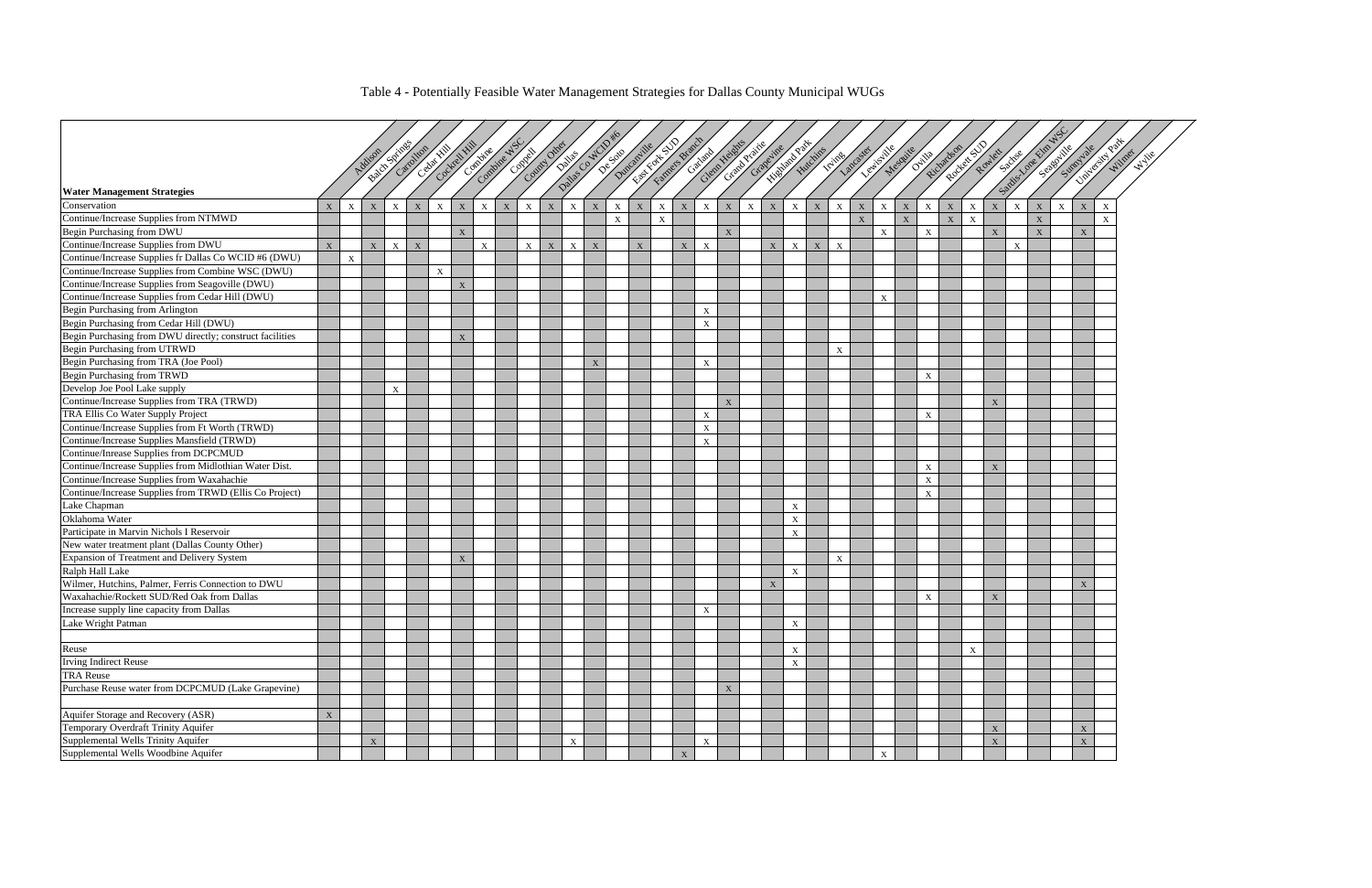#### Table 5 - Potentially Feasible Water Management Strategies for Denton County Municipal WUGs

|                                                                                      |                |              | Ariente Way<br>Areal | Autries      |              | Buttonine Water<br><b>Rolland Washington</b> |              |                              | Assimilation of the Children |              |              |              |              | France Contractor of the Contractor of the Contractor of the Contractor |              |              |              | Fine Dutter  |              |              | Newconduction of the Way   | Justin       | Kneeting Knee |              | <b>Like A allas</b><br>Lewissille | Lincoln Res  | Mustane SUY<br>Little Elm |              | Oak Point    | Pilot Point  | <b>Slated</b> | Ponder       | Prosper<br>Roano          |                           | Streety Stre |              |
|--------------------------------------------------------------------------------------|----------------|--------------|----------------------|--------------|--------------|----------------------------------------------|--------------|------------------------------|------------------------------|--------------|--------------|--------------|--------------|-------------------------------------------------------------------------|--------------|--------------|--------------|--------------|--------------|--------------|----------------------------|--------------|---------------|--------------|-----------------------------------|--------------|---------------------------|--------------|--------------|--------------|---------------|--------------|---------------------------|---------------------------|--------------|--------------|
|                                                                                      |                |              |                      |              |              |                                              |              |                              |                              |              |              |              |              |                                                                         |              |              |              |              |              |              |                            |              |               |              |                                   |              |                           |              |              |              |               |              |                           |                           |              |              |
| <b>Water Management Strategies</b>                                                   |                |              |                      |              |              |                                              |              |                              |                              |              |              |              |              |                                                                         |              |              |              |              |              |              |                            |              |               |              |                                   |              |                           |              |              |              |               |              |                           |                           |              |              |
| Conservation                                                                         | $\overline{X}$ | $\mathbf{x}$ | $\mathbf{X}$         |              |              | $\mathbf{x}$                                 |              | $\mathbf{x}$<br>$\mathbf{X}$ | $\mathbf{X}$                 |              | $\mathbf{x}$ |              |              | $\boldsymbol{\mathrm{X}}$                                               |              |              | $\mathbf{x}$ | $\mathbf X$  | X            | $\mathbf{X}$ | $\mathbf{X}$               | $\mathbf{X}$ | $\mathbf{X}$  | X            | $\mathbf{X}$                      |              | X                         | $\mathbf{X}$ | $\mathbf{x}$ | $\mathbf{X}$ | $\mathbf{x}$  | X            | $\mathbf{x}$              | $\mathbf{x}$              |              |              |
| <b>Begin Purchasing from UTRWD</b><br>Begin Purchasing from NTMWD                    |                |              |                      |              | X            |                                              |              |                              |                              |              |              |              |              |                                                                         |              |              |              | $\mathbf X$  |              |              |                            | $\mathbf{X}$ |               | $\mathbf{X}$ |                                   |              | $\mathbf X$               |              |              | $\mathbf X$  | $\mathbf{X}$  |              |                           |                           |              |              |
| Continue/Increase Supplies from UTRWD                                                |                |              |                      |              |              |                                              | $\mathbf{x}$ |                              |                              |              |              |              |              |                                                                         |              |              |              |              |              |              |                            |              |               |              |                                   |              |                           |              |              |              |               |              |                           |                           |              |              |
| Continue/Increase Supplies from Arglye WSC (UTRWD)                                   | $\mathbf{x}$   | $\mathbf{x}$ | X                    | $\mathbf{X}$ |              |                                              | $\mathbf{x}$ |                              | X                            | $\mathbf{X}$ |              |              |              | $\mathbf{X}$                                                            | $\mathbf{x}$ |              |              |              |              |              | $X \mid X$                 | $\mathbf{X}$ |               |              | $\mathbf{x}$                      | $\mathbf{x}$ |                           |              | X            |              |               |              | $\boldsymbol{\mathrm{X}}$ |                           |              |              |
| Continue/Increase Supplies from Bartonville WSC (UTRWD)                              |                |              | $\mathbf{X}$         |              |              |                                              |              | $\mathbf{X}$                 |                              |              |              |              |              | $\mathbf{X}$                                                            |              |              |              |              |              |              |                            |              |               |              |                                   |              |                           |              |              |              |               |              |                           |                           |              |              |
| Continue/Increase Supplies from Denton (UTRWD)                                       |                |              |                      |              |              |                                              |              |                              |                              |              |              |              |              |                                                                         |              |              |              |              |              |              |                            |              |               |              |                                   |              |                           |              |              |              |               |              |                           |                           |              |              |
| Continue/Increase Supplies from Mustang SUD (UTRWD)                                  |                |              |                      |              |              |                                              |              |                              |                              |              |              |              |              |                                                                         |              |              |              |              |              |              |                            |              |               |              |                                   |              |                           |              |              |              |               |              | $\boldsymbol{\mathrm{X}}$ |                           |              |              |
| Continue/Increase Supplies from Lake Cities MUA (UTRWD)                              |                |              |                      |              |              |                                              |              |                              |                              |              | $\mathbf{x}$ |              |              |                                                                         |              |              |              |              |              |              | $\mathbf{X}$               |              |               |              | $\mathbf{x}$                      |              |                           | X            |              |              |               |              |                           |                           |              |              |
| Continue/Increase Supplies from NTMWD                                                |                |              |                      |              |              |                                              |              |                              |                              |              |              |              |              |                                                                         |              |              | $\mathbf{x}$ | $\mathbf{x}$ | $\mathbf{X}$ |              |                            |              | X             |              | $\mathbf{x}$                      |              |                           |              | $\mathbf{x}$ |              | $\mathbf{x}$  |              | $\mathbf{x}$              |                           | $\mathbf{X}$ |              |
|                                                                                      |                |              |                      |              |              |                                              |              |                              |                              |              |              |              |              |                                                                         |              |              |              |              |              |              |                            |              |               |              | $\mathbf{x}$                      |              |                           |              |              |              |               |              |                           |                           | $\mathbf{x}$ |              |
| Continue/Increase Supplies from Plano (NTMWD)<br>Continue/Increase Supplies from DWU |                |              |                      |              |              |                                              |              |                              |                              |              |              | $\mathbf{x}$ |              |                                                                         |              |              |              |              |              |              |                            |              |               | $\mathbf{x}$ |                                   |              |                           |              |              |              |               |              |                           |                           | $\mathbf{x}$ |              |
| Continue/Increase Supplies from TRWD                                                 |                |              |                      |              |              | $\mathbf{x}$                                 |              | X                            |                              |              |              |              | $\mathbf{x}$ |                                                                         |              | $\mathbf{x}$ |              |              |              |              |                            |              |               |              |                                   |              |                           |              |              |              |               |              |                           |                           |              |              |
| Continue/Increase Supplies from Fort Worth (TRWD)                                    |                |              |                      |              |              |                                              |              |                              |                              | $\mathbf{X}$ |              |              |              |                                                                         |              |              |              |              |              |              |                            |              |               |              |                                   |              | X                         |              |              |              |               | X            |                           | $\boldsymbol{\mathrm{X}}$ |              | $\mathbf x$  |
| Cont/Incr Supplies from Trophy Club MUD #1 (Ft Worth, TRWD)                          |                |              |                      |              |              |                                              |              |                              |                              |              |              |              |              |                                                                         |              |              |              |              |              |              |                            |              |               |              |                                   |              |                           |              |              |              |               | $\mathbf{x}$ |                           |                           |              | $\mathbf{x}$ |
| Purchase water from UTRWD (Lake Chapman)                                             |                |              |                      |              |              |                                              |              |                              |                              | $\mathbf{x}$ |              |              |              |                                                                         |              |              |              |              |              |              |                            |              |               |              |                                   |              |                           |              |              |              |               |              |                           |                           |              |              |
| Purchase water from Carrollton (DWU)                                                 |                |              |                      |              |              |                                              |              |                              |                              |              |              |              |              |                                                                         |              |              |              |              |              |              |                            |              |               |              |                                   |              |                           |              |              |              |               |              |                           |                           |              |              |
| Connection to Little Elm, Frisco, or NTMWD                                           |                |              |                      |              |              |                                              |              |                              |                              |              |              |              |              |                                                                         |              |              |              | $\mathbf{X}$ |              |              |                            |              |               |              |                                   |              |                           |              |              |              |               |              |                           |                           |              |              |
| Expansion of Treatment and Delivery System                                           |                |              |                      |              |              |                                              |              |                              |                              |              |              |              | X            |                                                                         |              | X            |              |              |              |              |                            |              |               | $\mathbf{X}$ |                                   |              |                           |              |              |              |               |              |                           |                           |              |              |
| <b>Emergency Connection to Dallas</b>                                                |                |              |                      |              |              |                                              |              |                              |                              |              |              |              |              |                                                                         |              | $\mathbf{X}$ |              |              |              |              |                            |              |               |              |                                   |              |                           |              |              |              |               |              |                           |                           |              |              |
| New Surface Water Project w/ other entities                                          |                |              |                      |              |              |                                              |              |                              |                              |              |              |              | X            |                                                                         |              |              |              |              |              |              |                            |              |               |              |                                   |              |                           |              |              |              |               |              |                           |                           |              |              |
| Oklahoma Water w/TRWD/UTRWD (New Interbasin Transfer)                                |                |              |                      |              |              |                                              |              |                              |                              |              |              |              | $\mathbf X$  |                                                                         |              |              |              |              |              |              |                            |              |               |              |                                   |              |                           |              |              |              |               |              |                           |                           |              |              |
| Brazos River Supply (New Interbasin Transfer)                                        |                |              |                      |              |              |                                              |              |                              |                              |              |              |              |              |                                                                         |              | $\mathbf{x}$ |              |              |              |              |                            |              |               |              |                                   |              |                           |              |              |              |               |              |                           |                           |              |              |
| Grayson County Water Supply Project                                                  |                |              |                      |              |              |                                              | $\mathbf{x}$ |                              |                              |              |              |              |              |                                                                         |              |              |              |              |              |              |                            |              |               |              |                                   |              |                           |              |              |              |               |              |                           |                           |              |              |
| Cooke County Water Supply Project                                                    |                |              |                      |              |              |                                              |              |                              |                              |              |              |              |              |                                                                         |              |              |              |              |              |              |                            |              |               |              |                                   |              |                           |              |              |              |               |              |                           |                           |              |              |
|                                                                                      |                |              |                      |              |              |                                              |              |                              |                              |              |              |              |              |                                                                         |              |              |              |              |              |              |                            |              |               |              |                                   |              |                           |              |              |              |               |              |                           |                           |              |              |
| Purchase water from UTRWD (reuse)                                                    |                |              |                      |              |              |                                              |              |                              |                              | $\mathbf{X}$ |              |              |              |                                                                         |              |              |              |              |              |              |                            |              |               |              |                                   |              |                           |              |              |              |               |              |                           |                           |              |              |
| Increase City of Denton direct reuse                                                 |                |              |                      |              |              |                                              |              |                              |                              |              |              |              | $\mathbf X$  |                                                                         |              |              |              |              |              |              |                            |              |               |              |                                   |              |                           |              |              |              |               |              |                           |                           |              |              |
| Increase City of Denton indirect reuse                                               |                |              |                      |              |              |                                              |              |                              |                              |              |              |              | X            |                                                                         |              |              |              |              |              |              |                            |              |               |              |                                   |              |                           |              |              |              |               |              |                           |                           |              |              |
| Fort Worth Reuse for Tarrant Co Steam Electric                                       |                |              |                      |              |              |                                              |              |                              |                              |              |              |              |              |                                                                         |              | $\mathbf{x}$ |              |              |              |              |                            |              |               |              |                                   |              |                           |              |              |              |               |              |                           |                           |              |              |
| Fort Worth Reuse for Parker Co Steam Electric                                        |                |              |                      |              |              |                                              |              |                              |                              |              |              |              |              |                                                                         |              | X            |              |              |              |              |                            |              |               |              |                                   |              |                           |              |              |              |               |              |                           |                           |              |              |
| Reuse with Dallas                                                                    |                |              |                      |              |              |                                              |              |                              |                              |              |              |              | $\mathbf{x}$ |                                                                         |              |              |              |              |              |              |                            |              |               |              |                                   |              |                           |              |              |              |               |              |                           |                           |              |              |
| Direct Reuse                                                                         |                |              |                      |              |              |                                              |              |                              |                              |              |              |              |              |                                                                         |              |              |              |              |              |              |                            |              |               |              |                                   |              |                           |              |              |              |               |              |                           |                           |              |              |
|                                                                                      |                |              |                      |              |              |                                              |              |                              |                              |              |              |              |              |                                                                         |              |              |              |              |              |              |                            |              |               |              |                                   |              |                           |              |              |              |               |              |                           |                           |              |              |
| Aquifer Storage and Recovery (ASR)                                                   |                |              |                      |              |              |                                              |              |                              |                              |              |              |              |              |                                                                         |              |              |              |              |              |              |                            |              |               |              |                                   |              |                           |              |              |              |               |              |                           |                           | X            |              |
| New Well(s) in Trinity Aquifer                                                       |                |              |                      | $\mathbf{X}$ | $\mathbf{x}$ |                                              |              |                              |                              |              |              |              |              |                                                                         |              |              |              |              |              |              | $\mathbf{x}$               |              |               |              |                                   |              |                           |              |              | $\mathbf{X}$ |               |              |                           |                           |              |              |
| New Well(s) in Woodbine Aquifer                                                      |                |              |                      |              |              |                                              |              |                              |                              |              |              |              |              |                                                                         |              |              |              |              |              |              |                            |              |               |              | $\overline{\mathbf{x}}$           |              |                           |              |              |              |               |              |                           |                           |              |              |
| Temporary Overdraft Trinity Aquifer                                                  |                |              |                      |              |              |                                              |              |                              |                              |              |              |              |              |                                                                         |              |              |              |              |              |              | X<br>$\mathbf{X}$          | $\mathbf{X}$ |               |              |                                   |              |                           |              | $\mathbf{x}$ |              |               |              |                           |                           |              |              |
| Temporary Overdraft Woodbine Aquifer                                                 |                |              |                      |              |              |                                              |              |                              |                              |              |              |              |              |                                                                         |              |              |              | $\mathbf X$  |              |              |                            |              |               |              | $\mathbf{X}$                      |              |                           |              |              |              | $\mathbf{X}$  |              |                           |                           |              |              |
| Supplemental Wells in Trinity Aquifer                                                |                | $\mathbf{x}$ | X                    | X            | $\mathbf{X}$ | X                                            | $\mathbf{x}$ |                              | X<br>$\mathbf{X}$            |              |              |              |              |                                                                         |              |              | $\mathbf{x}$ | $\mathbf{X}$ |              |              | $X \mid X$<br>$\mathbf{x}$ | X            | $\mathbf{X}$  |              | $\mathbf{x}$                      | $\mathbf{x}$ |                           | X            | $\mathbf X$  | $\mathbf X$  |               | X            | $\mathbf{X}$<br>X         |                           | X            | $\mathbf X$  |
| Supplemental Wells in Woodbine Aquifer                                               |                |              |                      |              |              |                                              | $\mathbf{X}$ |                              |                              |              |              |              |              |                                                                         |              |              |              |              | X            |              |                            |              | $\mathbf{X}$  |              | $\mathbf{X}$                      |              | X                         |              |              |              | $\mathbf{X}$  |              | $\mathbf{X}$              |                           |              |              |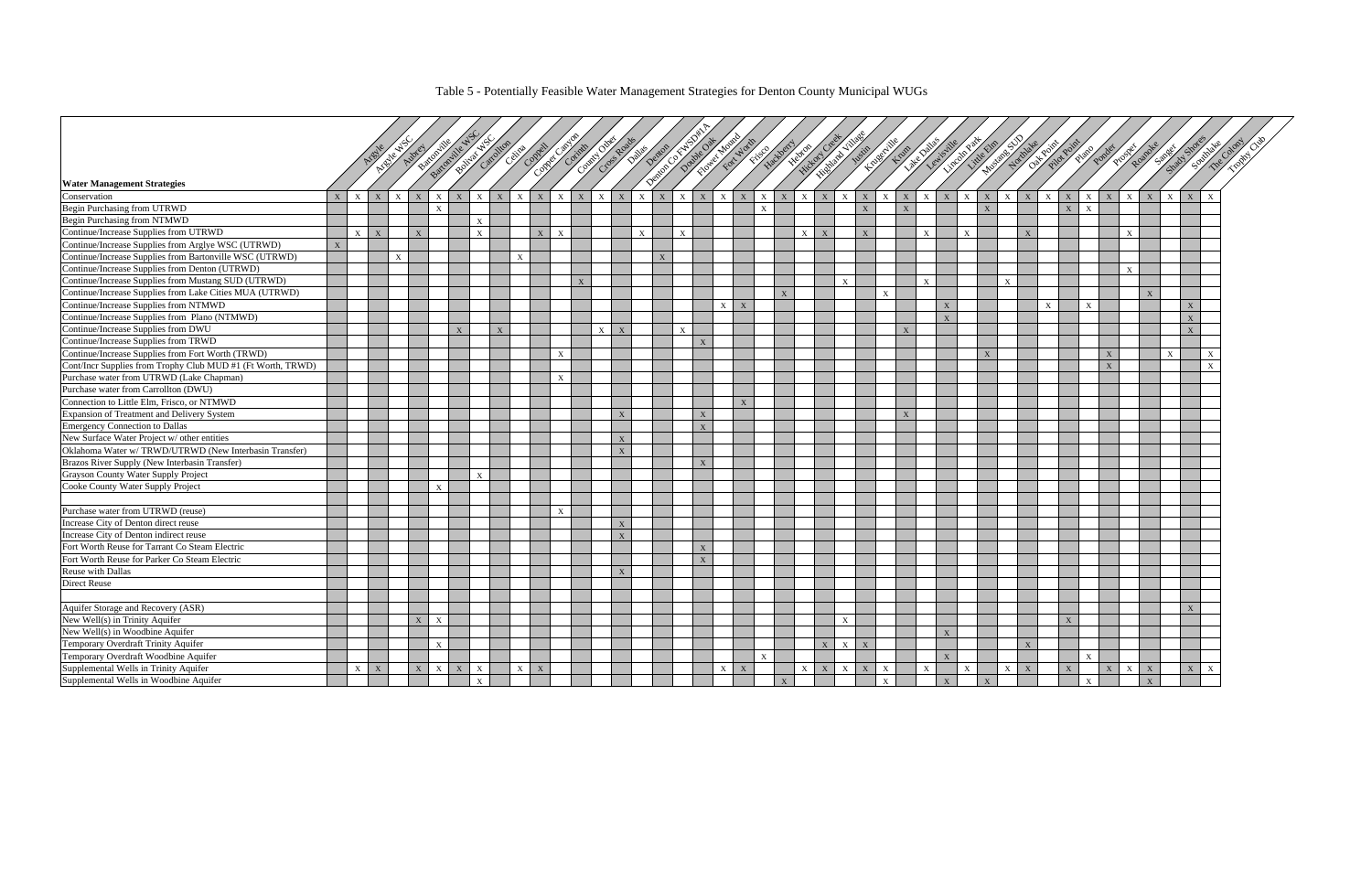## Table 6 - Potentially Feasible Water Management Strategies for Ellis County Municipal WUGs

|                                                                 |             |             |              |              | Buena Victoria SUD<br><b>Principal News ASC</b> |             | Community Water Co. |                           | Finder May NS |             |              | Clerk Young Prairie |             |             | <b>Historic Costs</b>     |                           |                           |                         | <b>Mountain Rept STO</b> |             |              |             |              |             |                        | SIDE ASSESSED ASSESSED |                           |
|-----------------------------------------------------------------|-------------|-------------|--------------|--------------|-------------------------------------------------|-------------|---------------------|---------------------------|---------------|-------------|--------------|---------------------|-------------|-------------|---------------------------|---------------------------|---------------------------|-------------------------|--------------------------|-------------|--------------|-------------|--------------|-------------|------------------------|------------------------|---------------------------|
|                                                                 |             |             | Bardwell     |              | Cebat Kill                                      |             |                     | Country Christian         |               |             |              |                     |             |             | Manifest                  | Mayleat                   | Nicologias<br>Millord     |                         |                          | Out leaf    | Ovitive A    | Painer      | Recapital    | Red Oat     | Roccer SUD<br>River NS |                        | Venis                     |
|                                                                 |             |             |              |              |                                                 |             |                     |                           |               |             |              |                     |             |             |                           |                           |                           |                         |                          |             |              |             |              |             |                        |                        |                           |
|                                                                 |             |             |              |              |                                                 |             |                     |                           |               |             |              |                     |             |             |                           |                           |                           |                         |                          |             |              |             |              |             |                        |                        |                           |
| <b>Water Management Strategies</b>                              |             |             |              |              |                                                 |             |                     |                           |               |             |              |                     |             |             |                           |                           |                           |                         |                          |             |              |             |              |             |                        |                        |                           |
| Conservation                                                    | X           | $\mathbf X$ | $\mathbf X$  | $\mathbf X$  | $\mathbf X$<br>$\mathbf X$                      | $\mathbf X$ | $\mathbf X$         | $\mathbf X$               | $\mathbf X$   | $\bold{X}$  | $\mathbf{X}$ | $\mathbf X$         | $\mathbf X$ | $\mathbf X$ | $\mathbf X$               | $\mathbf X$               | $\mathbf{X}$              | $\mathbf X$             | $\mathbf{X}$             | $\mathbf X$ | $\mathbf{X}$ | $\mathbf X$ | $\mathbf{X}$ | $\mathbf X$ | $\mathbf X$            | $\mathbf X$            | X                         |
| Begin Purchasing from DWU                                       |             |             |              |              |                                                 |             | $\mathbf X$         |                           |               |             |              | $\mathbf X$         |             |             |                           |                           | $\mathbf X$               |                         | $\mathbf{X}$             | $\mathbf X$ |              | $\mathbf X$ |              | $\mathbf X$ | $\mathbf X$            |                        | $\boldsymbol{\mathrm{X}}$ |
| Continue/Increase Supplies from DWU                             |             |             |              | $\mathbf{x}$ |                                                 |             |                     |                           | X             | $\mathbf X$ |              |                     |             |             |                           |                           |                           | $\overline{\mathbf{x}}$ |                          |             |              |             |              |             |                        |                        |                           |
| Continue/Increase Supplies from Cedar Hill (DWU)                |             |             |              |              |                                                 |             |                     |                           |               |             |              |                     |             |             |                           |                           |                           |                         | $\mathbf{X}$             |             |              |             |              |             |                        |                        |                           |
| Begin Purchasing from TRWD                                      |             |             |              |              |                                                 |             |                     |                           |               |             |              |                     |             |             |                           |                           | $\mathbf{X}$              |                         |                          |             |              |             |              | X           |                        | X                      |                           |
| Continue/Increase Supplies from TRWD                            |             |             |              |              |                                                 |             |                     |                           |               | $\mathbf X$ |              |                     | $\mathbf X$ |             |                           |                           |                           |                         |                          |             |              |             |              |             |                        |                        |                           |
| Continue/Increase Supplies from Aquilla WSC                     |             |             |              |              |                                                 |             |                     |                           |               |             |              |                     |             |             |                           |                           |                           |                         |                          |             |              |             |              |             |                        |                        |                           |
| Continue/Increase Supplies from Files Valley WSC (Lake Aquilla) |             |             |              |              |                                                 |             |                     |                           |               |             |              |                     |             |             |                           | $\boldsymbol{\mathrm{X}}$ |                           |                         |                          |             |              |             |              |             |                        |                        |                           |
| Continue/Increase Supplies from Fort Worth (TRWD)               |             |             |              |              |                                                 |             |                     |                           |               | $\mathbf X$ |              |                     |             |             |                           |                           |                           |                         |                          |             |              |             |              |             |                        |                        |                           |
| Begin Purchasing from TRA (Joe Pool)                            |             |             |              |              |                                                 |             |                     |                           |               | $\mathbf X$ |              |                     |             |             |                           |                           |                           |                         |                          |             |              |             |              |             |                        |                        |                           |
| Develop Joe Pool Lake supply                                    |             |             |              | X            |                                                 |             |                     |                           |               |             |              |                     |             |             |                           |                           |                           |                         |                          |             |              |             |              |             |                        |                        |                           |
| Begin Purchasing from Arlington                                 |             |             |              |              |                                                 |             |                     |                           |               | $\mathbf X$ |              |                     |             |             |                           |                           |                           |                         |                          |             |              |             |              |             |                        |                        |                           |
| Begin Purchasing from Cedar Hill (DWU)                          |             |             |              |              |                                                 |             |                     |                           |               | $\mathbf X$ |              |                     |             |             |                           |                           |                           |                         |                          |             |              |             |              |             |                        |                        |                           |
| Begin Purchasing from TRA (TRWD)                                |             |             | X            |              | $\boldsymbol{\mathrm{X}}$                       | $\mathbf X$ |                     |                           |               |             |              |                     |             |             |                           |                           |                           |                         |                          |             |              |             |              |             | $\mathbf X$            |                        |                           |
| Begin Purchasing from TRA (Bardwell Lake)                       |             |             |              |              |                                                 | $\mathbf X$ |                     |                           |               |             |              |                     |             |             |                           |                           |                           |                         |                          |             |              |             |              |             |                        |                        |                           |
| Pipeline Connection to TRWD                                     |             |             |              |              |                                                 | $\mathbf X$ |                     |                           |               |             |              |                     |             |             |                           |                           |                           |                         |                          |             |              |             |              |             |                        |                        |                           |
| TRA Ellis County Water Supply Project                           |             |             | $\mathbf{X}$ |              |                                                 | $\mathbf X$ | $\mathbf X$         |                           |               | $\mathbf X$ | $\mathbf{X}$ |                     |             | $\mathbf X$ |                           |                           | $\mathbf{X}$              |                         |                          | X           |              | X           | $\mathbf{X}$ | $\mathbf X$ |                        | $\mathbf{X}$           |                           |
| Continue/Increase Supplies from Mansfield (TRWD)                |             |             |              |              |                                                 |             |                     |                           |               |             |              |                     |             |             |                           |                           |                           |                         |                          |             |              |             |              |             |                        |                        |                           |
| Continue/Increase Supplies from Corsicana                       |             |             |              |              | $\mathbf X$                                     |             |                     |                           |               |             |              |                     |             |             |                           |                           |                           |                         |                          |             |              |             | $\mathbf X$  |             |                        |                        |                           |
| Continue/Increase Supplies from Ennis                           |             |             |              |              | $\mathbf{X}$                                    |             |                     |                           |               |             |              |                     |             |             |                           |                           |                           |                         |                          |             |              |             | $\mathbf{X}$ |             |                        |                        |                           |
| Continue/Increase Supplies Mansfield (TRWD)                     |             |             |              |              |                                                 |             |                     |                           |               | $\mathbf X$ |              |                     |             |             |                           |                           |                           |                         |                          |             |              |             |              |             |                        |                        |                           |
| Continue/Increase Supplies from Rockett SUD                     |             |             |              |              |                                                 |             | $\mathbf X$         |                           |               |             |              |                     |             |             |                           |                           |                           |                         |                          |             | $\mathbf{X}$ | $\mathbf X$ |              |             |                        |                        |                           |
| Continue/Increase Supplies from Midlothian Water District       |             |             |              |              |                                                 |             |                     |                           |               |             |              |                     |             |             |                           |                           | $\mathbf{X}$              |                         |                          |             |              |             |              | $\mathbf X$ | $\mathbf{X}$           |                        |                           |
| Continue/Increase Supplies from TRWD (Ellis Co Project)         |             |             |              |              |                                                 |             |                     |                           |               |             |              |                     |             |             |                           |                           |                           |                         |                          |             |              |             |              | $\mathbf X$ |                        |                        | $\mathbf X$               |
| Continue/Increase Supplies from Waxahachie                      |             |             |              |              |                                                 |             |                     |                           |               |             |              |                     |             |             |                           |                           |                           |                         |                          |             |              |             |              | $\mathbf X$ |                        |                        |                           |
| Expansion of Treatment and Delivery System                      |             |             |              |              |                                                 |             |                     |                           |               |             |              |                     | $\mathbf X$ |             | $\boldsymbol{\mathrm{X}}$ |                           |                           |                         |                          |             |              |             |              |             |                        |                        |                           |
| Midlothian Pipeline Expansion                                   |             |             |              |              |                                                 |             |                     |                           |               |             |              |                     |             |             | $\mathbf X$               |                           |                           |                         |                          |             |              |             |              |             |                        |                        |                           |
| Connection to TRWD                                              |             |             |              |              |                                                 |             |                     |                           |               |             |              |                     |             |             | $\mathbf X$               |                           |                           |                         |                          |             |              |             |              |             |                        |                        |                           |
| Wilmer, Hutchins, Palmer, & Ferris Connection to DWU            |             |             |              |              |                                                 |             | $\mathbf X$         |                           |               |             |              |                     |             |             |                           |                           |                           |                         |                          | $\mathbf X$ |              |             |              |             |                        |                        |                           |
| Waxahachie/Rockett SUD/Red Oak from Dallas                      |             |             | $\mathbf{X}$ |              |                                                 |             | X                   |                           |               |             |              |                     |             |             |                           |                           | $\boldsymbol{\mathrm{X}}$ |                         |                          | $\mathbf X$ | $\mathbf X$  | $\mathbf X$ |              | X           | $\mathbf X$            |                        | $\mathbf X$               |
| Increase supply line capacity from Dallas                       |             |             |              |              |                                                 |             |                     |                           |               | $\mathbf X$ |              |                     |             |             |                           |                           |                           |                         |                          |             |              |             |              |             |                        |                        |                           |
| Begin purchasing supplies from DWU                              |             |             |              |              |                                                 |             |                     |                           |               |             |              |                     |             |             |                           |                           |                           |                         |                          |             |              |             |              |             |                        |                        | $\mathbf X$               |
| <b>BRA</b> System Operations Permit                             |             | X           |              |              |                                                 |             |                     |                           |               |             |              |                     |             |             |                           |                           |                           |                         |                          |             |              |             |              |             |                        |                        |                           |
| Additional Joe Pool Lake                                        |             |             |              |              |                                                 |             |                     |                           |               |             |              |                     |             |             | $\mathbf{X}$              |                           |                           |                         |                          |             |              |             |              |             |                        |                        |                           |
| Puchase from Upper Neches River MA                              |             |             |              |              |                                                 |             |                     |                           |               |             |              |                     |             |             |                           |                           | $\mathbf X$               |                         |                          |             |              |             |              |             |                        |                        |                           |
|                                                                 |             |             |              |              |                                                 |             |                     |                           |               |             |              |                     |             |             |                           |                           |                           |                         |                          |             |              |             |              |             |                        |                        |                           |
| Ennis Indirect Reuse                                            |             |             |              |              |                                                 | $\mathbf X$ |                     |                           |               |             |              |                     |             |             |                           |                           |                           |                         |                          |             |              |             |              |             |                        |                        |                           |
| <b>TRA</b> Dallas Co Reuse                                      |             |             |              |              |                                                 |             |                     |                           |               |             |              | $\mathbf X$         |             |             |                           |                           |                           |                         |                          |             |              |             |              |             |                        |                        |                           |
| TRA/Waxahachie Indirect Reuse                                   |             |             |              |              |                                                 |             |                     |                           |               |             |              |                     |             |             |                           |                           |                           |                         |                          |             |              |             |              |             |                        |                        | $\mathbf X$               |
|                                                                 |             |             |              |              |                                                 |             |                     |                           |               |             |              |                     |             |             |                           |                           |                           |                         |                          |             |              |             |              |             |                        |                        |                           |
| New Well(s) in Trinity Aquifer                                  |             |             |              |              |                                                 |             |                     |                           |               |             |              |                     |             |             |                           |                           | $\mathbf X$               |                         |                          |             |              |             |              |             | X                      |                        |                           |
| New Well(s) in Woodbine Aquifer                                 | $\mathbf X$ |             |              |              |                                                 |             |                     |                           |               |             | $\mathbf{X}$ |                     |             | $\mathbf X$ |                           |                           |                           |                         |                          |             |              |             |              |             |                        |                        |                           |
| New Well(s) in Carrizo-Wilcox Aquifer                           |             |             |              |              | $\mathbf X$                                     |             |                     |                           |               |             |              |                     |             |             |                           |                           |                           |                         |                          |             |              |             |              |             |                        |                        |                           |
| Temporary Overdraft Trinity Aquifer                             |             |             |              |              |                                                 |             |                     |                           |               |             | $\mathbf X$  |                     |             |             |                           |                           |                           |                         |                          |             |              |             |              |             | $\mathbf X$            |                        |                           |
| Temporary Overdraft Woodbine Aquifer                            |             |             |              |              |                                                 |             |                     |                           |               |             |              |                     |             | $\mathbf X$ |                           |                           |                           |                         |                          | X           |              | $\mathbf X$ |              |             |                        |                        |                           |
| Supplemental Wells in Trinity Aquifer                           |             |             | $\mathbf X$  |              |                                                 |             |                     |                           |               | $\mathbf X$ | $\mathbf X$  |                     |             | $\mathbf X$ |                           |                           | $\mathbf X$               |                         |                          |             |              |             |              | $\mathbf X$ | $\mathbf X$            |                        |                           |
| Supplemental Wells in Woodbine Aquifer                          | X           |             |              |              |                                                 |             | X                   | $\boldsymbol{\mathrm{X}}$ |               |             | $\mathbf X$  |                     |             | $\mathbf X$ |                           | $\mathbf X$               |                           |                         | $\mathbf{X}$             | $\mathbf X$ |              | X           |              |             |                        | X                      |                           |
| Supplemental Wells in Other Aquifer                             |             |             |              |              |                                                 |             |                     |                           |               |             |              |                     |             |             |                           |                           |                           |                         |                          |             | $\mathbf X$  |             |              |             |                        |                        |                           |
|                                                                 |             |             |              |              |                                                 |             |                     |                           |               |             |              |                     |             |             |                           |                           |                           |                         |                          |             |              |             |              |             |                        |                        |                           |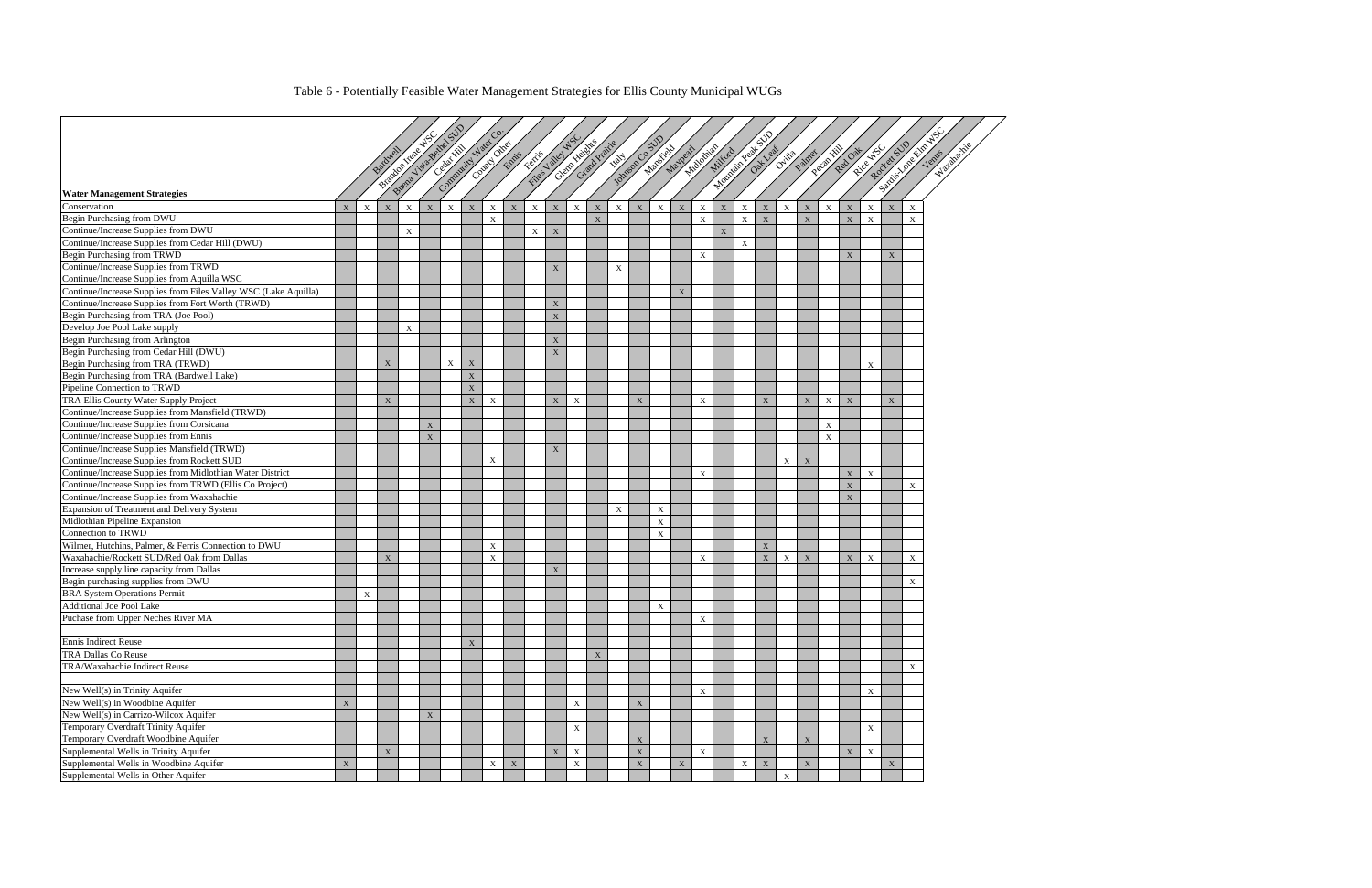## Table 7 - Potentially Feasible Water Management Strategies for Fannin County Municipal WUGs

|                                            |              |   | Bonham      | County Other<br>Fotoi |              | <b>Friday Call Strategy</b><br>Hotel Grove |   | Ladonia | Northwest N.S.<br>Leonard |   |             |              | ST EMMIN C 3JD<br>Whitewood<br>Trenton |
|--------------------------------------------|--------------|---|-------------|-----------------------|--------------|--------------------------------------------|---|---------|---------------------------|---|-------------|--------------|----------------------------------------|
| <b>Water Management Strategies</b>         |              |   |             |                       |              |                                            |   |         |                           |   |             |              |                                        |
| Conservation                               | $\mathbf{x}$ | X | X           | X                     | $\mathbf{x}$ | X                                          | X | X       | X                         | X | X           | X            |                                        |
| Begin Purchasing from NTMWD                | X            | X | X           | X                     | X            | X                                          | X | X       |                           | X | X           | X            |                                        |
| Fannin County Water Supply Project         | X            | X | X           | X                     | X            | X                                          | X | X       | X                         | X | X           |              |                                        |
| Grayson County Water Supply Project        |              |   | X           |                       |              |                                            |   |         |                           |   |             | X            |                                        |
| Ralph Hall Lake                            |              |   |             |                       |              | X                                          |   |         |                           |   |             |              |                                        |
| <b>Additional Lake Tawakoni Supply</b>     |              |   |             |                       |              |                                            |   | X       |                           |   |             |              |                                        |
| <b>Additional Lake Bonham</b>              | X            |   |             |                       |              |                                            |   |         |                           |   |             |              |                                        |
|                                            |              |   |             |                       |              |                                            |   |         |                           |   |             |              |                                        |
| New Well(s) In Trinity or Woodbine Aquifer |              | X | X           | X                     |              | X                                          |   |         |                           | X |             | $\mathbf{x}$ |                                        |
| Temporary Overdraft Woodbine Aquifer       |              |   | X           |                       |              | X                                          | X |         | X                         | X |             | X            |                                        |
| Reallocate supply in Woodbine Aquifer      |              |   |             |                       | X            |                                            |   |         |                           |   |             |              |                                        |
| Supplemental Wells in Trinity Aquifer      |              |   | X           |                       |              | X                                          |   | X       |                           |   |             |              |                                        |
| Supplemental Wells in Woodbine Aquifer     |              | X | $\mathbf X$ | X                     | X            |                                            | X | X       | X                         | X | $\mathbf X$ | X            |                                        |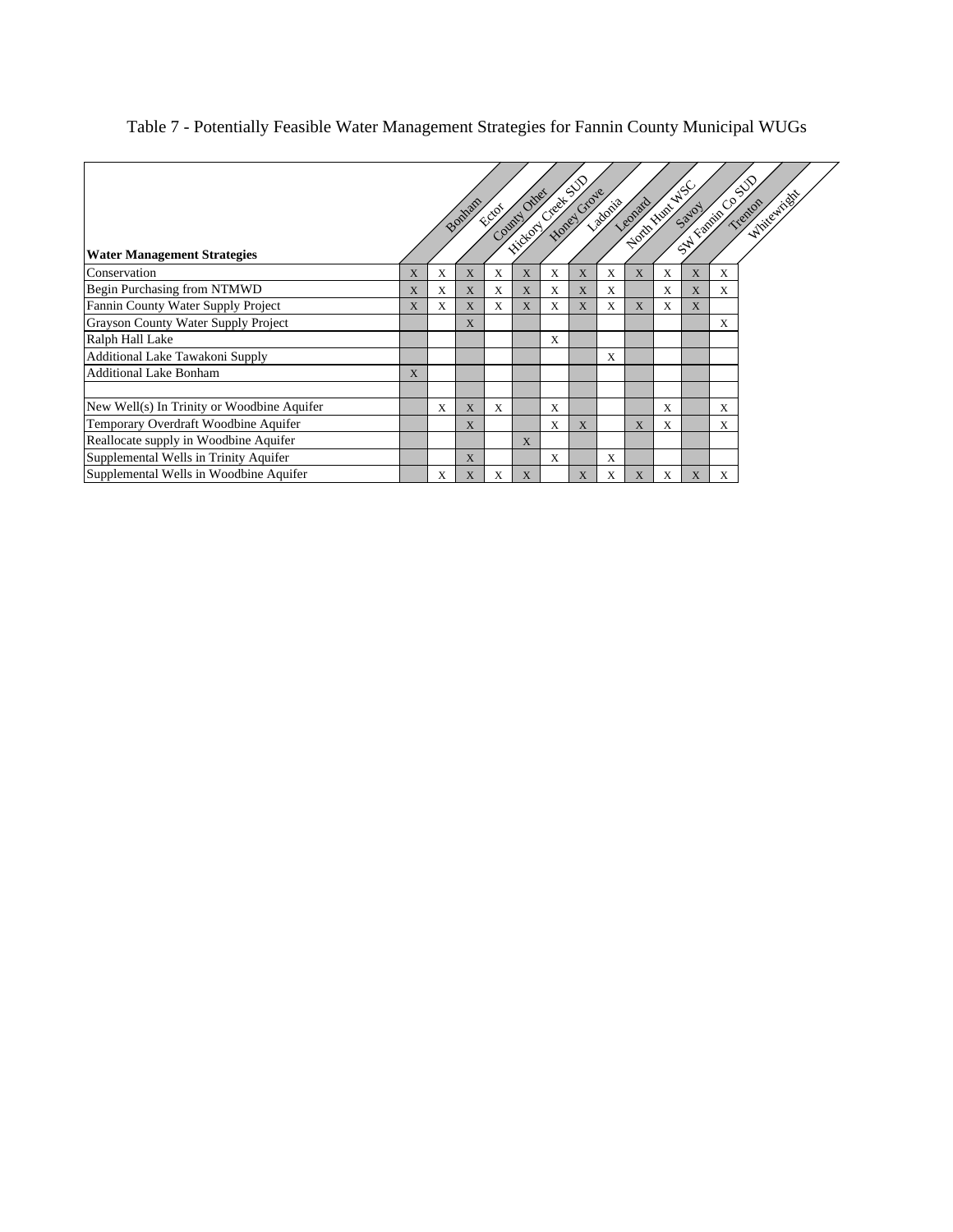# Table 8 - Potentially Feasible Water Management Strategies for Freestone County Municipal WUGs

| <b>Water Management Strategies</b>             |                       |   | County Other            | Fairfield<br>$\hat{\mathbf{c}}$ | Community | $A^{C}$<br>Wortham<br><b>SERVICE</b> |
|------------------------------------------------|-----------------------|---|-------------------------|---------------------------------|-----------|--------------------------------------|
| Conservation                                   | $\overline{\text{X}}$ | X | X                       | X                               | X         |                                      |
| Begin Purchasing from TRWD                     | $\overline{\text{X}}$ | X |                         |                                 |           |                                      |
| Purchase water from Mexia                      |                       |   |                         |                                 | X         |                                      |
| Purchase water from Corsicana                  |                       |   |                         |                                 | X         |                                      |
|                                                |                       |   |                         |                                 |           |                                      |
| New Well(s) in Carrizo-Wilcox Aquifer          | Χ                     | Х | Χ                       | Χ                               |           |                                      |
| Supplemental Well(s) in Carrizo-Wilcox Aquifer |                       |   | $\overline{\mathrm{X}}$ | X                               |           |                                      |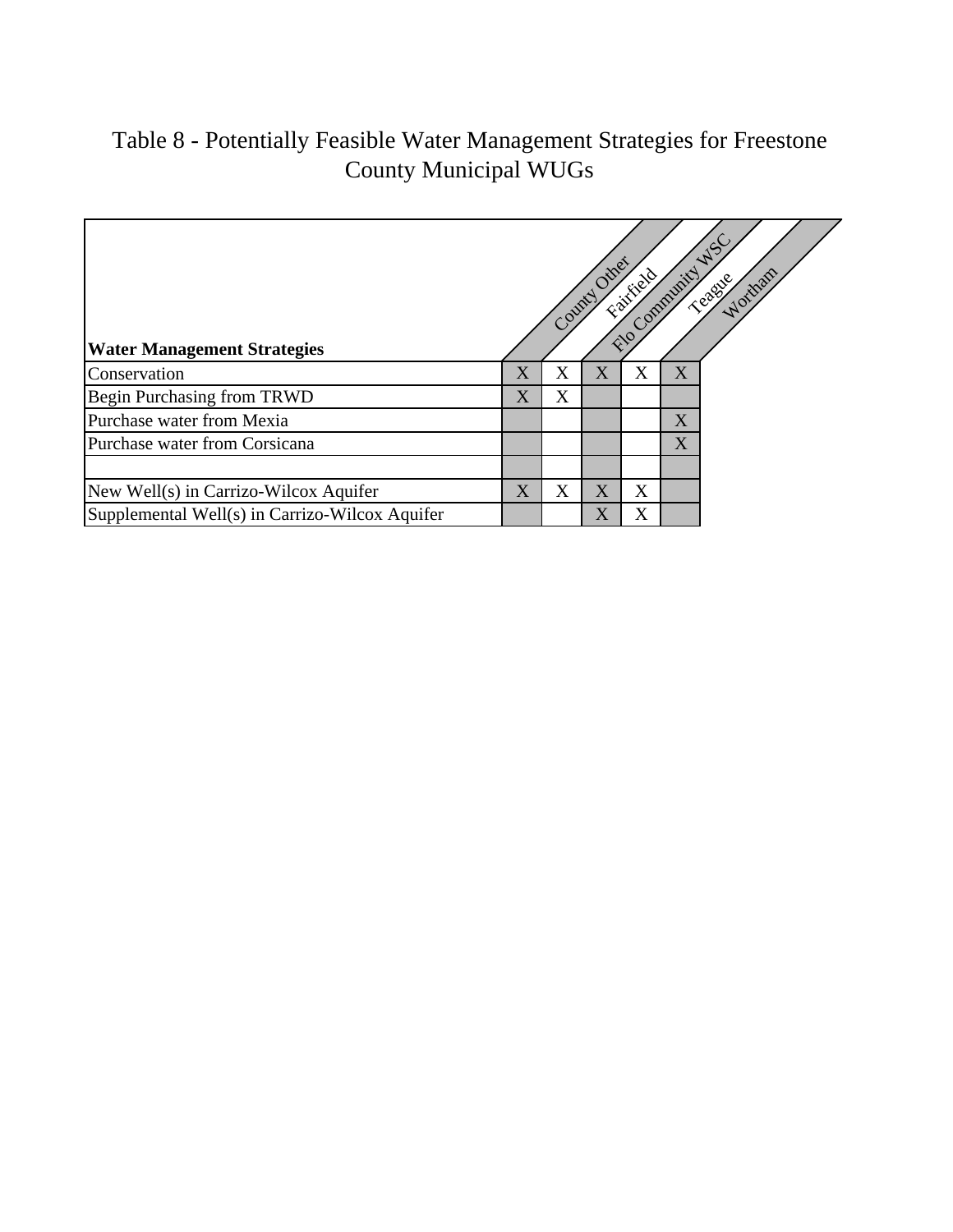Table 9 - Potentially Feasible Water Management Strategies for Grayson County Municipal WUGs

|                                         |   |   |             |           |              |   |              |             |                                 |   |              |                 |              |                           |   | Saltarian Co. S.IV |            |   |              |   | <b>CONTRACTOR AND ARTISTS</b> |
|-----------------------------------------|---|---|-------------|-----------|--------------|---|--------------|-------------|---------------------------------|---|--------------|-----------------|--------------|---------------------------|---|--------------------|------------|---|--------------|---|-------------------------------|
|                                         |   |   |             | Colimbian | County Other |   |              |             | Munice Poteboro<br>However Ways |   |              | Signal Contract |              |                           |   |                    | Tions Real |   |              |   | Woodbine WSC                  |
|                                         |   |   | Bells       |           |              |   | Demonstrat   |             |                                 |   |              |                 |              |                           |   |                    |            |   |              |   |                               |
|                                         |   |   |             |           |              |   |              |             |                                 |   |              |                 |              |                           |   |                    |            |   |              |   |                               |
| <b>Water Management Strategies</b>      |   |   |             |           |              |   |              |             |                                 |   |              |                 |              |                           |   |                    |            |   |              |   |                               |
| Conservation                            | X | X | X           | X         | X            | X | X            | X           | X                               | X | X            | X               | $\mathbf{X}$ | X                         | X | X                  | X          | X | X            | X |                               |
| Begin Purchasing from NTMWD             |   |   | X           |           |              | X |              |             | X                               |   | X            |                 | X            |                           |   |                    | X          |   | X            |   |                               |
| Continue/Increase Supplies from Denison |   |   |             |           |              |   |              |             | X                               |   |              |                 |              |                           |   |                    |            |   |              |   |                               |
| Continue/Increase Supplies from GTUA    |   |   |             |           |              |   |              |             |                                 | X |              |                 |              |                           |   |                    |            |   |              |   |                               |
| Begin Purchasing from Sherman           |   |   |             |           | X            |   |              | X           |                                 |   |              |                 |              |                           |   |                    |            |   |              |   |                               |
| <b>Additional Lake Texoma</b>           |   |   |             | X         |              |   |              |             |                                 | X |              |                 |              |                           |   |                    |            |   |              |   |                               |
| Grayson County Water Supply Project     | X | X | $\mathbf X$ | X         | X            | X | X            | X           | X                               | X | X            | X               | X            | X                         | X | X                  | X          | X | $\mathbf X$  | X |                               |
| Fannin County Water Supply Project      |   |   | X           |           |              |   |              |             |                                 |   |              |                 | X            |                           |   |                    |            |   |              |   |                               |
| Cooke County Water Supply Project       |   |   | X           |           |              |   |              |             |                                 |   |              |                 |              |                           |   |                    |            |   |              | X |                               |
| Begin Purchasing from GTUA              |   |   | X           |           |              | X |              | X           | X                               |   | X            |                 |              |                           |   |                    | X          |   |              |   |                               |
| NTMWD/GTUA Supply System                |   |   | X           |           |              | X |              |             | X                               |   | X            |                 |              |                           |   |                    | X          |   |              |   |                               |
|                                         |   |   |             |           |              |   |              |             |                                 |   |              |                 |              |                           |   |                    |            |   |              |   |                               |
| New Well(s) In Trinity Aquifer          |   | X | X           |           | X            |   | $\mathbf{x}$ | X           |                                 |   |              | X               |              | $\boldsymbol{\mathrm{X}}$ | X |                    | X          |   | X            |   |                               |
| New Well(s) In Woodbine Aquifer         | X |   | X           |           | X            |   | X            | X           |                                 | X |              | X               |              |                           | X |                    | X          |   | X            |   |                               |
| Temporary Overdraft Trinity Aquifer     | X | X | X           |           | X            |   | X            |             |                                 |   |              |                 |              | X                         |   | X                  | X          | X |              | X |                               |
| Reallocate Trinity Aquifer              | X |   |             |           |              |   |              |             |                                 | X | X            |                 |              |                           |   | X                  |            | X |              |   |                               |
| Reallocate Woodbine Aquifer             |   |   |             |           |              |   |              |             |                                 |   | $\mathbf{x}$ |                 |              |                           |   |                    |            |   |              |   |                               |
| Temporary Overdraft Woodbine Aquifer    | X |   | X           |           |              | X | X            | $\mathbf x$ |                                 |   |              | X               | $\mathbf{x}$ |                           | X |                    | X          |   | $\mathbf{x}$ |   |                               |
| Supplemental Wells In Trinity Aquifer   | X | X | X           | X         | X            | X |              |             |                                 | X | X            | X               |              | X                         |   | X                  | X          | X |              | X |                               |
| Supplemental Wells In Woodbine Aquifer  | X |   | X           |           |              |   | X            | $\mathbf X$ | $\mathbf X$                     | X | X            | X               | $\mathbf x$  |                           | X |                    | X          |   | X            |   |                               |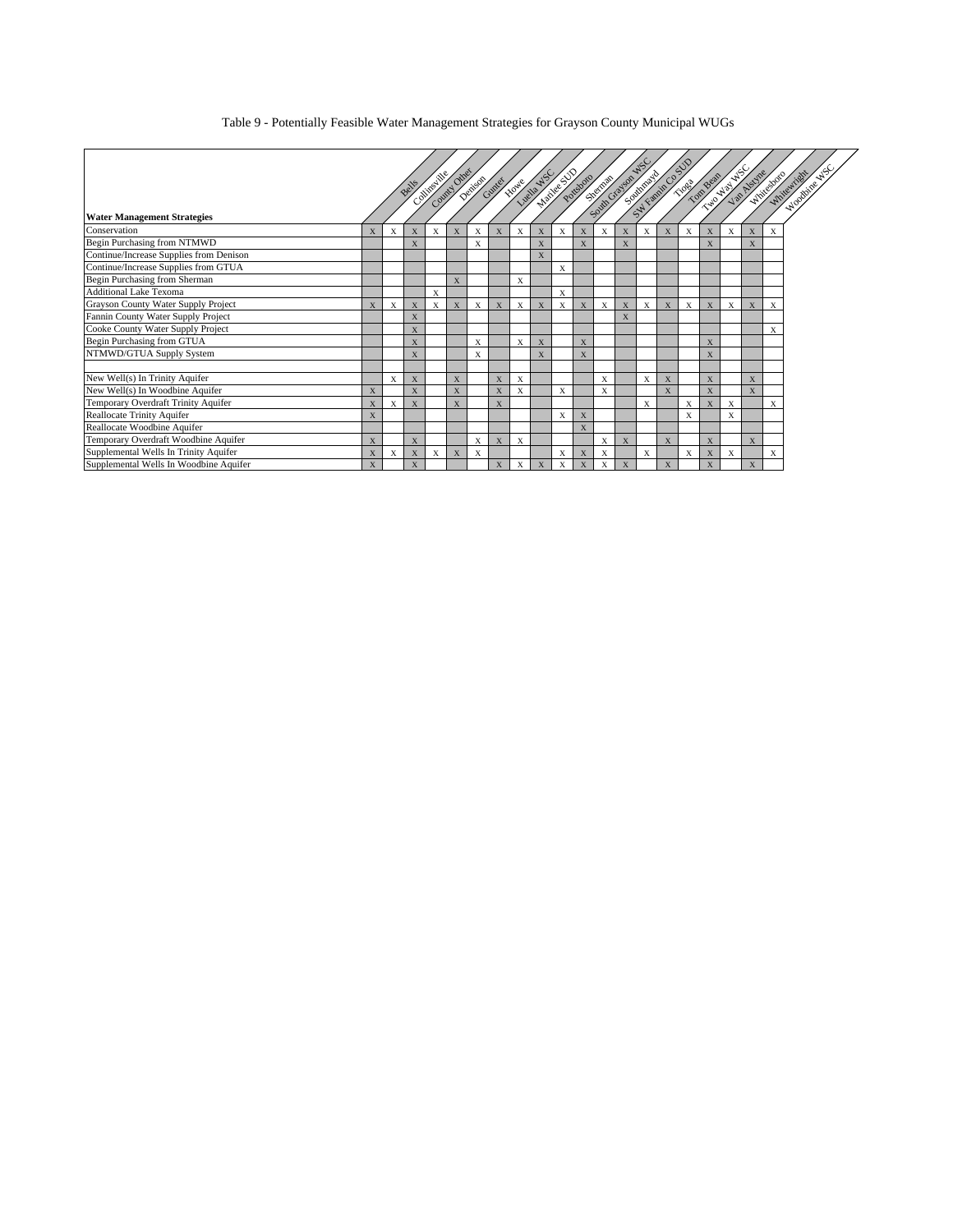#### Table 10 - Potentially Feasible Water Management Strategies for Henderson County Municipal WUGs

|                                                           |             |   | Athens | Beitre Communication |   |   | <b>CONTRACTOR</b><br>Capital Control Manufacture |   |              |   |   |   | Ratine String Points | $\sim 10^{3}$ | Trinidad | <b>WARD ASSESSED</b> |
|-----------------------------------------------------------|-------------|---|--------|----------------------|---|---|--------------------------------------------------|---|--------------|---|---|---|----------------------|---------------|----------|----------------------|
| <b>Water Management Strategies</b>                        |             |   |        |                      |   |   |                                                  |   |              |   |   |   |                      |               |          |                      |
| Conservation                                              | $\mathbf x$ | X | X      | X                    |   | X | X                                                | X | $\mathbf{x}$ | X |   | X | $\mathbf{x}$         | X             |          |                      |
| Continue/Increase Supplies from Athens MWA                | X           |   |        |                      |   |   |                                                  |   |              |   |   |   |                      |               |          |                      |
| Continue Purchasing from TRWD                             |             |   |        |                      |   |   |                                                  |   | X            |   |   |   |                      |               |          |                      |
| Continue/Increase Supplies from TRWD                      |             |   |        | X                    |   |   |                                                  | X |              |   |   |   |                      |               |          |                      |
| Continue/Increase Supplies from East Cedar Ck FWDS (TRWD) |             |   |        |                      |   | X |                                                  |   |              |   |   |   |                      |               |          |                      |
| Continue/Increase Supplies from West Cedar Ck MUD (TRWD)  |             |   |        |                      |   |   |                                                  |   |              |   | X | X |                      |               |          |                      |
| Cooke County Water Supply Project                         |             |   |        |                      |   |   |                                                  |   |              |   |   |   |                      |               |          |                      |
| Lake Palestine (Interbasin Transfer)                      | X           |   |        |                      |   |   |                                                  |   |              |   |   |   |                      |               |          |                      |
| Cedar Creek Lake (Interbasin Transfer)                    | X           |   |        |                      |   |   |                                                  |   |              |   |   |   |                      |               |          |                      |
| <b>Forest Grove Lake</b>                                  | X           |   |        |                      |   |   |                                                  |   |              |   |   |   |                      |               |          |                      |
|                                                           |             |   |        |                      |   |   |                                                  |   |              |   |   |   |                      |               |          |                      |
| Indirect Reuse (Athens MWA) (Interbasin Transfer)         | X           |   |        |                      |   |   |                                                  |   |              |   |   |   |                      |               |          |                      |
|                                                           |             |   |        |                      |   |   |                                                  |   |              |   |   |   |                      |               |          |                      |
| New Well(s) in Carrizo-Wilcox Aquifer                     |             | X |        |                      | X |   | X                                                |   |              |   |   |   |                      |               |          |                      |
| Supplemental Wells in Carrizo-Wilcox                      | $\mathbf x$ | X |        |                      | X |   | X                                                |   | X            | X |   |   |                      | X             |          |                      |
| Temporary Overdraft Carrizo-Wilcox Aquifer                |             | X |        |                      |   |   |                                                  |   |              |   |   |   |                      |               |          |                      |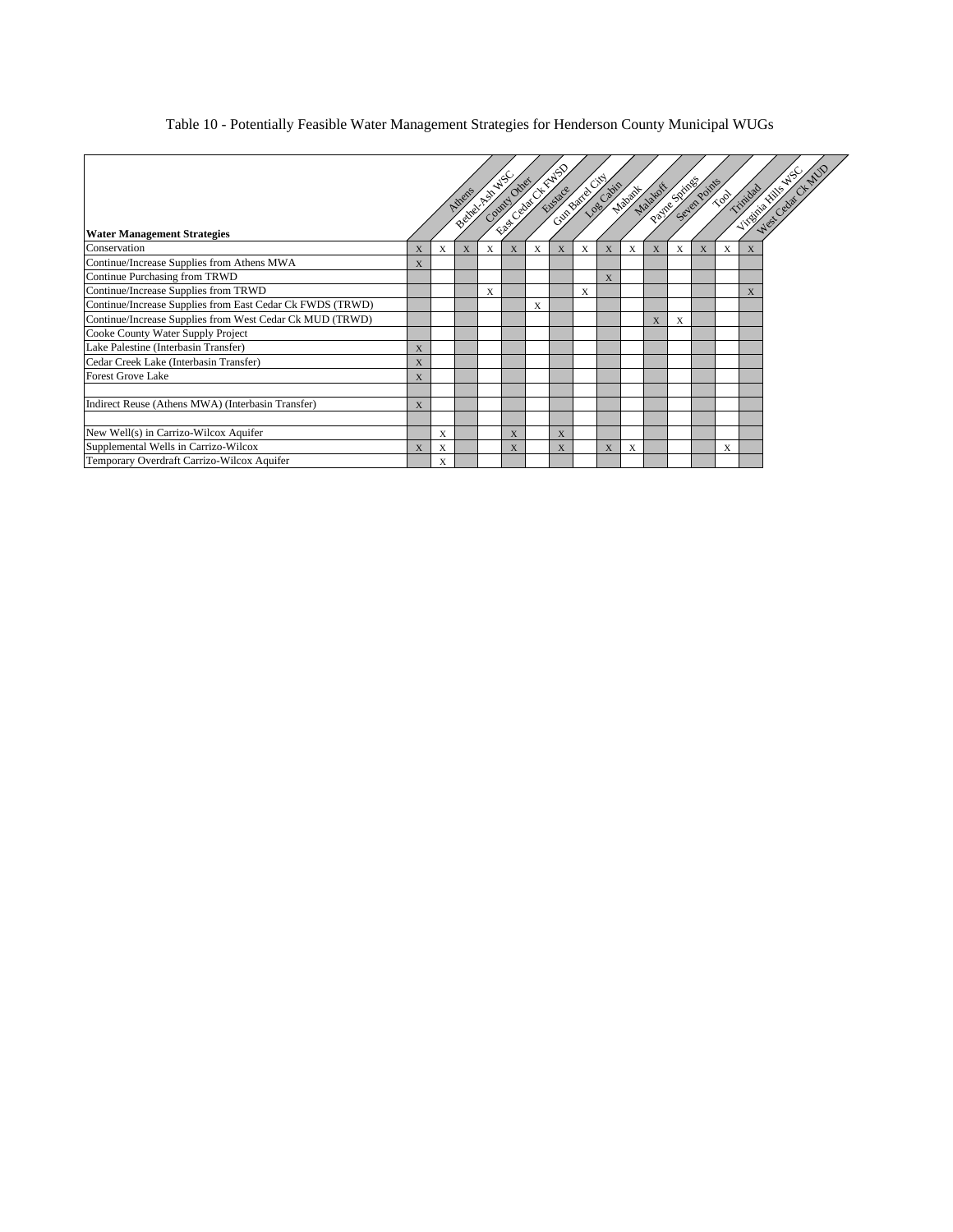# Table 11 - Potentially Feasible Water Management Strategies for Jack County Municipal WUGs

| <b>Water Management Strategies</b>                         |                |   | Bryson         | Connect Other<br>Jackstonio |
|------------------------------------------------------------|----------------|---|----------------|-----------------------------|
| Conservation                                               | X              | X | $\overline{X}$ |                             |
| Lake Jacksboro                                             | X              |   | X              |                             |
| Purchase water from Graham                                 | X              |   |                |                             |
| Purchase water from Bryson                                 |                | X |                |                             |
| Purchase water from Jacksboro                              |                | X |                |                             |
| Water Treatment Plant Expansion                            |                |   | X              |                             |
|                                                            |                |   |                |                             |
| Use groundwater from Cisco Aquifer (new or existing wells) | $\overline{X}$ |   |                |                             |
| Supplemental wells in Cisco Aquifer                        | X              |   |                |                             |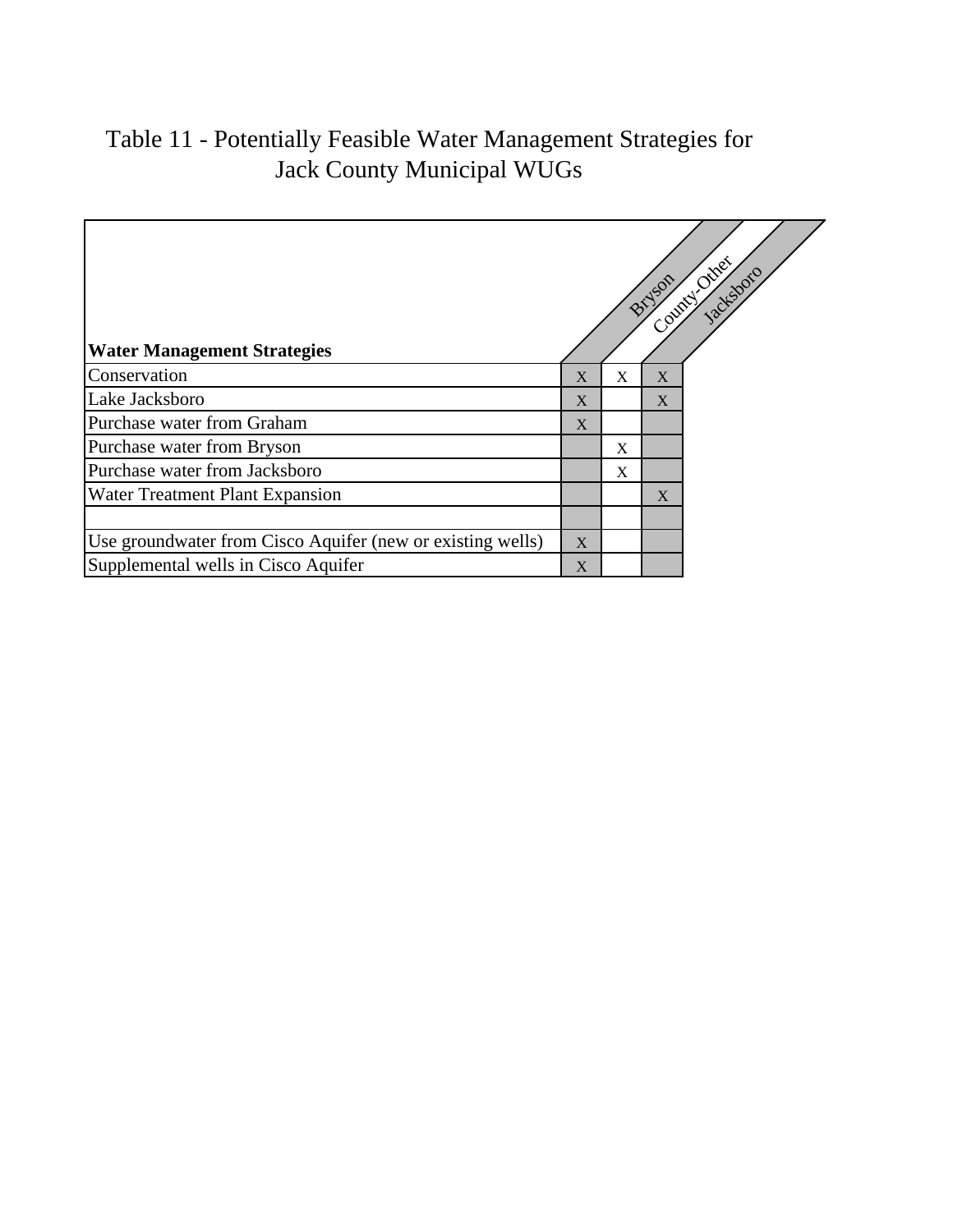| <b>Water Management Strategies</b>                        |             | Mos Spines |             | College Mounty AS | Compine     | Control Council Other |             | Crandel Daties |             | FOTOST      | Castom Existing Divine NS<br>Formey are NS |                  |             | Hautman     | Marian Bee STV<br>Lemp    |                           |   |             | Mesquite Grove |             | Post of Bond City | Seasonitle  | <b>Hair</b>      |
|-----------------------------------------------------------|-------------|------------|-------------|-------------------|-------------|-----------------------|-------------|----------------|-------------|-------------|--------------------------------------------|------------------|-------------|-------------|---------------------------|---------------------------|---|-------------|----------------|-------------|-------------------|-------------|------------------|
| Conservation                                              | X           | X          |             | X                 | $\mathbf X$ | $\mathbf X$           | $\mathbf X$ | $\mathbf X$    | $\mathbf X$ | $\mathbf X$ | $\mathbf X$                                | X                | $\mathbf X$ | $\mathbf X$ |                           | $\mathbf X$               | X | $\mathbf X$ | $\mathbf X$    | $\mathbf X$ | $\mathbf X$       | $\mathbf X$ |                  |
| Begin Purchasing from NTMWD                               |             |            |             |                   |             |                       |             |                |             |             |                                            |                  |             |             |                           |                           |   |             |                |             |                   | $\mathbf X$ |                  |
| Begin Purchasing from DWU; construct facilities           |             |            |             |                   |             | $\mathbf X$           |             |                |             |             |                                            |                  |             |             |                           |                           |   |             |                |             |                   |             |                  |
| Continue/Increase Supplies from NTMWD                     |             | X          |             |                   |             |                       |             | $\mathbf X$    | $\mathbf X$ | $\mathbf X$ |                                            | $\boldsymbol{X}$ |             |             |                           | $\boldsymbol{\mathrm{X}}$ |   |             |                |             |                   |             |                  |
| Continue/Increase Supplies from Kaufman (NTMWD)           |             |            |             |                   |             | $\mathbf X$           |             |                |             |             |                                            |                  |             |             |                           |                           | X |             |                |             |                   |             |                  |
| Continue/Increase Supplies from Forney (NTMWD)            |             |            |             |                   |             |                       |             |                |             |             | $\mathbf X$                                |                  |             |             |                           |                           |   |             |                |             | X                 |             |                  |
| Continue/Increase Supplies from TRWD                      |             |            |             |                   |             |                       |             |                |             |             |                                            |                  | X           | X           |                           |                           |   |             |                |             |                   |             | $\boldsymbol{X}$ |
| Continue/Increase Supplies from SRA (Interbasin Transfer) | $\mathbf X$ |            |             |                   |             |                       |             |                |             |             |                                            |                  |             |             |                           |                           |   |             |                |             |                   | $\mathbf X$ |                  |
| Continue/Increase Supplies from MacBee SUD (SRA)          |             |            |             |                   |             |                       |             |                |             |             |                                            |                  |             |             |                           |                           |   |             |                |             |                   |             |                  |
| Continue/Increase Supplies from Terrell                   |             | X          |             |                   |             |                       |             |                |             |             |                                            |                  |             |             |                           |                           |   |             |                |             |                   |             |                  |
| Continue/Increase Supplies from Combine WSC               |             |            | $\mathbf X$ |                   |             |                       |             |                |             |             |                                            |                  |             |             |                           |                           |   |             |                |             |                   |             |                  |
| Continue/Increase Supplies from DWU                       |             |            |             |                   |             |                       | $\mathbf X$ |                |             |             |                                            |                  |             |             |                           |                           |   |             |                | X           |                   |             |                  |
| Continue/Increase Supplies from Seagoville (DWU)          |             |            |             | $\mathbf X$       |             |                       |             |                |             |             |                                            |                  |             |             |                           |                           |   |             |                |             |                   |             |                  |
| Begin Purchasing from DWU directly; construct facilities  |             |            |             | X                 |             |                       |             |                |             |             |                                            |                  |             |             |                           |                           |   |             |                |             |                   |             |                  |
| Pipeline to Connect to NTMWD                              |             |            |             |                   |             |                       |             |                |             |             |                                            |                  |             |             |                           |                           |   |             |                |             |                   | X           |                  |
| Kemp Cedar Creek Lake System Expansion                    |             |            |             |                   | $\mathbf X$ |                       |             |                |             |             |                                            |                  | $\mathbf X$ |             |                           |                           |   |             |                |             |                   |             |                  |
| Expansion of Treatment and Delivery System                |             |            |             |                   |             |                       |             |                |             |             |                                            |                  | X           |             | $\boldsymbol{\mathrm{X}}$ |                           |   |             |                |             |                   | X           |                  |
| Develop delivery point/connection to NTMWD Tawakoni WTP   | X           |            |             |                   |             |                       |             |                |             |             |                                            |                  |             |             |                           |                           |   |             |                |             |                   |             |                  |
| Increase Purchase of Treated Effluent from Garland        |             |            |             |                   |             |                       |             | $\mathbf X$    |             |             |                                            |                  |             |             |                           |                           |   |             |                |             |                   |             |                  |

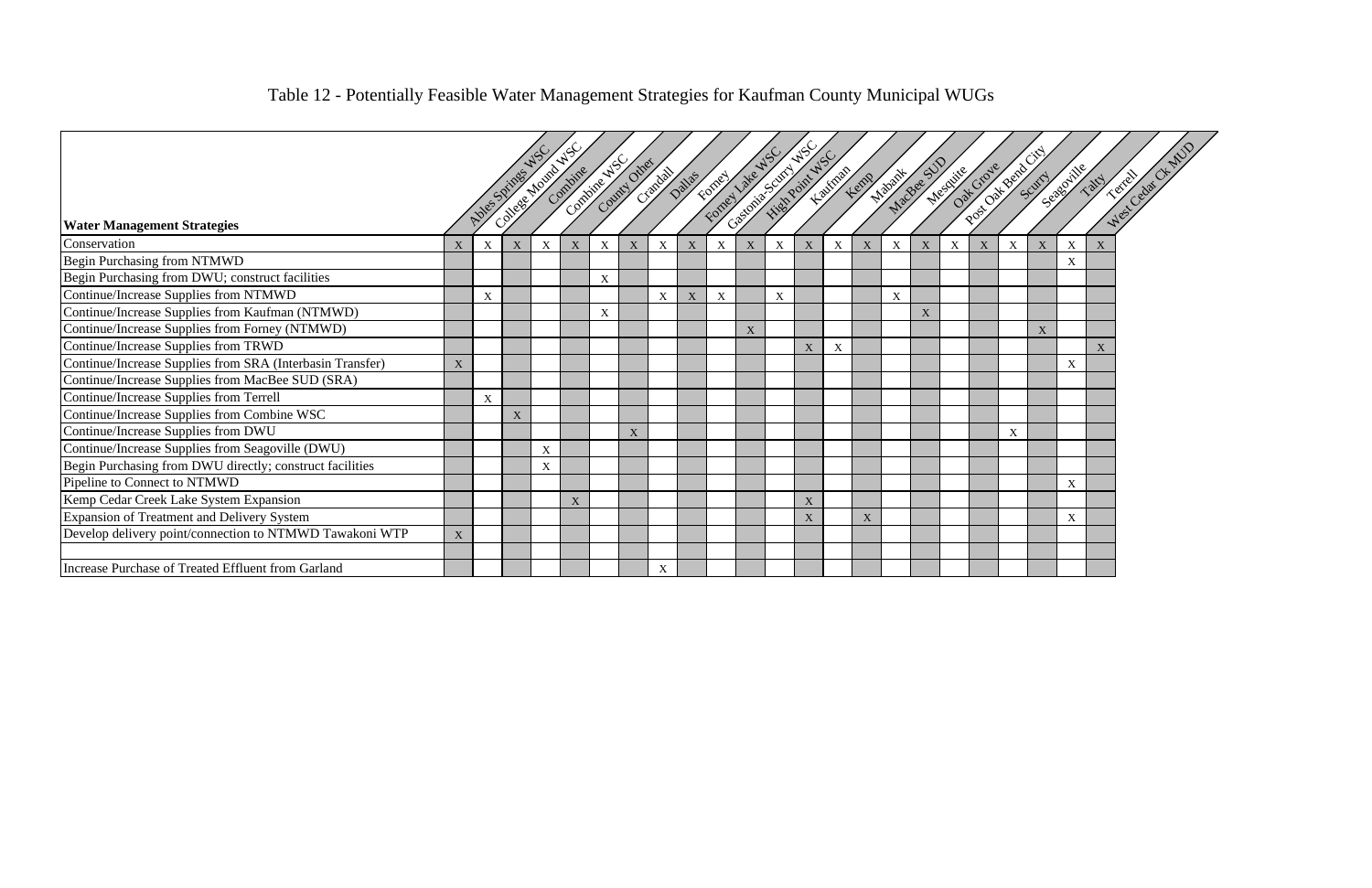#### Table 13 - Potentially Feasible Water Management Strategies for Navarro County Municipal WUGs

|                                                               |   |          | Britain Irele NSC |   |                |   | <b>CONTRACTOR</b> |           |             |              |              |   |                |          |
|---------------------------------------------------------------|---|----------|-------------------|---|----------------|---|-------------------|-----------|-------------|--------------|--------------|---|----------------|----------|
|                                                               |   |          |                   |   | Chattleb MSC   |   | Consicana         | Computing |             |              | <b>HIVES</b> |   |                | Rice WSC |
|                                                               |   | Blooming |                   |   |                |   |                   |           | Dawson      | <b>FIDST</b> | Kerens       |   |                | River    |
|                                                               |   |          |                   |   |                |   |                   |           |             |              |              |   |                |          |
| <b>Water Management Strategies</b>                            |   |          |                   |   |                |   |                   |           |             |              |              |   | Navaro Mile WS |          |
| Conservation                                                  | X | X        | X                 | X | X              | X | X                 | X         | X           | X            | X            | X | X              |          |
| Continue/Increase Supplies from NTMWD                         |   |          |                   |   |                |   |                   |           |             |              |              |   |                |          |
| Continue/Increase Supplies from Corsicana                     | X |          | X                 | X |                |   | X                 | X         | $\mathbf X$ | X            | X            |   | $\mathbf{X}$   |          |
| Continue/Increase Supplies from Chatfield WSC (Corsicana)     |   |          |                   |   |                |   |                   |           |             |              |              |   |                |          |
| Continue/Increase Supplies from Rice WSC (Corsicana, Ennis)   |   |          |                   |   |                |   |                   |           |             |              |              | X |                |          |
| Continue/Increase Supplies from Aquilla WSC                   |   |          |                   |   |                |   |                   |           |             |              |              |   |                |          |
| Continue/Increase Supplies from Ennis                         |   |          |                   | X |                |   |                   |           |             |              |              |   | X              |          |
| Continue/Increase Supplies from Terrell (SRA - Lake Tawakoni) |   |          |                   |   |                |   |                   |           |             |              |              |   |                |          |
| Continue/Increase Supplies from TRA                           |   |          |                   |   |                |   |                   |           |             |              |              |   |                |          |
| Connection to Richland-Chambers                               |   |          |                   |   | X              |   |                   |           |             |              |              |   |                |          |
| Begin Purchasing from TRA                                     |   |          |                   |   |                |   | X                 |           |             |              |              |   |                |          |
| Begin Purchasing from TRWD                                    |   |          |                   |   | X              |   |                   |           |             |              |              |   |                |          |
| <b>Treatment Plant Expansion</b>                              |   |          |                   |   | X              |   |                   |           |             |              |              |   |                |          |
| Additional Supply from Lake Navarro Mills                     |   |          |                   |   | $\overline{X}$ |   |                   |           |             |              |              |   |                |          |
| TRA Ellis Co Water Supply Project (Ennis)                     |   |          |                   |   |                |   |                   |           |             |              |              |   | X              |          |
| Reuse for Industrial customer                                 |   |          |                   |   | X              |   |                   |           |             |              |              |   |                |          |
| Navarro County Water System                                   |   |          |                   |   |                |   |                   |           |             |              |              |   |                |          |
| <b>BRA System Operations Permit</b>                           |   | X        |                   |   |                |   |                   |           |             |              |              |   |                |          |
|                                                               |   |          |                   |   |                |   |                   |           |             |              |              |   |                |          |
| New Wells in Carrizo-Wilcox Aquifer                           |   |          |                   | X |                |   |                   |           |             |              |              |   |                |          |
| Supplemental Wells                                            |   |          |                   | X |                |   |                   | X         |             |              |              |   |                |          |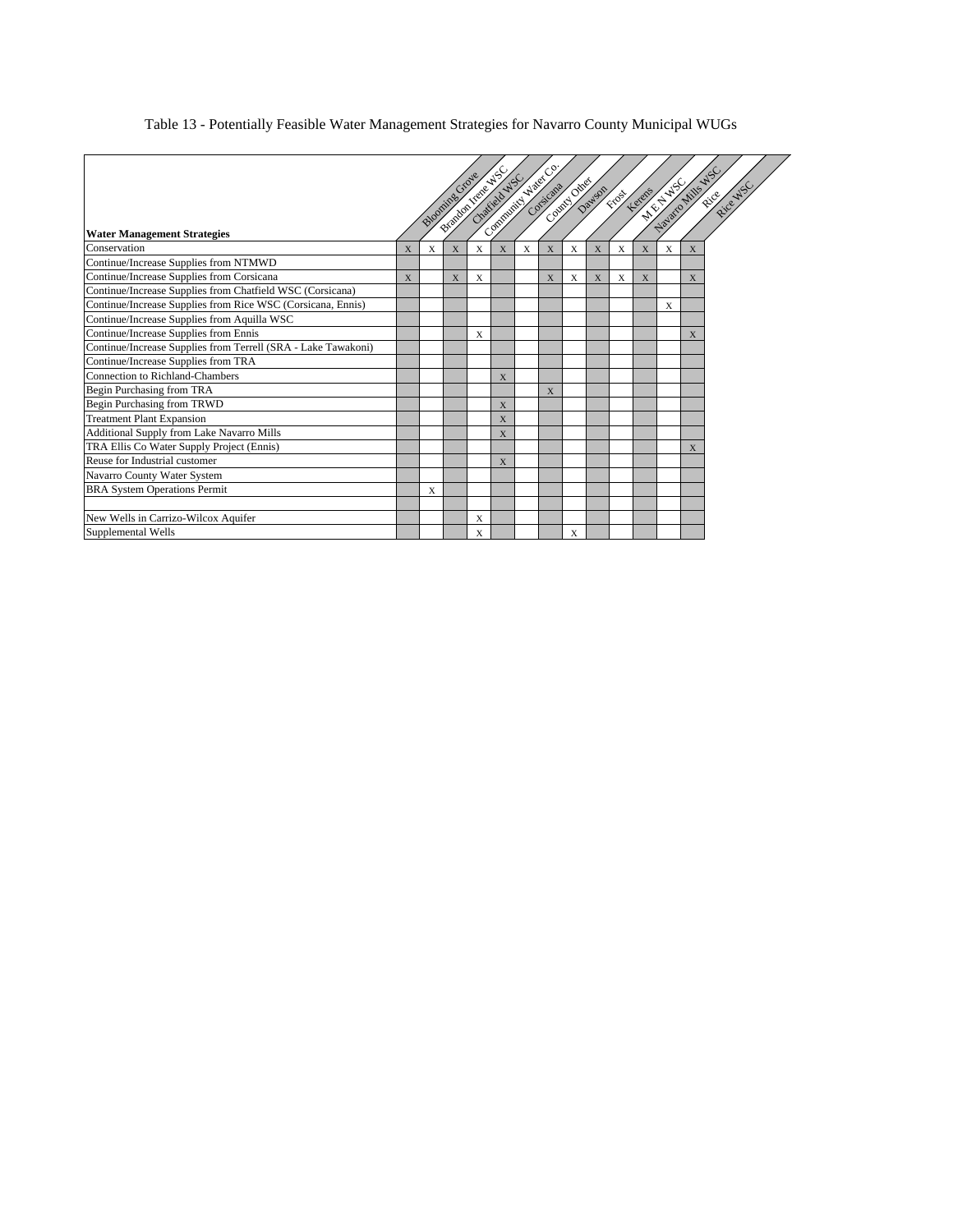#### Table 14 - Potentially Feasible Water Management Strategies for Parker County Municipal WUGs

|                                                               |              |              |                | Anteria     | Ameta Soun   | County Ones |                | For Worth<br>Creeson | Hudson Oaks    |             | Mineral Wells  |             | Spinagowa<br>Reno Sandwary |   | Walter Creek SU | Westwerton<br>Willow Part |
|---------------------------------------------------------------|--------------|--------------|----------------|-------------|--------------|-------------|----------------|----------------------|----------------|-------------|----------------|-------------|----------------------------|---|-----------------|---------------------------|
|                                                               |              |              |                |             |              |             |                |                      |                |             |                |             |                            |   |                 |                           |
| <b>Water Management Strategies</b>                            |              |              |                |             |              |             |                |                      |                |             |                |             |                            |   |                 |                           |
| Conservation                                                  | $\mathbf{x}$ | X            | $\overline{X}$ | $\mathbf x$ | $\mathbf{x}$ | X           | $\overline{X}$ | X                    | $\overline{X}$ | $\mathbf x$ | $\overline{X}$ | X           | $\mathbf{X}$               | X | X               |                           |
| Continue/Increase Supplies from TRWD                          |              |              |                | $\bar{X}$   |              |             | $\bar{X}$      |                      |                |             |                | $\mathbf x$ | $\overline{X}$             | X |                 |                           |
| Begin Purchasing from Ft Worth (TRWD)/Connect to Ft Worth     | $\mathbf X$  |              |                |             |              |             |                |                      |                |             |                |             |                            |   |                 |                           |
| Begin Purchasing from Parker Co UD #1 (TRWD thru Weatherford) | $\mathbf X$  | $\mathbf{X}$ |                |             |              |             |                | X                    |                |             |                |             |                            |   | $\mathbf X$     |                           |
| Begin Purchasing from Weatherford (TRWD)                      |              |              | $\mathbf{X}$   |             |              |             |                |                      |                |             |                |             |                            |   | $\mathbf{X}$    |                           |
| Continue/Increase Supplies from Walnut Creek SUD (TRWD)       |              |              |                |             | X            |             |                |                      |                | X           |                |             |                            |   |                 |                           |
| Continue/Increase Supplies from Springtown (TRWD)             |              |              |                |             |              |             |                |                      |                | X           |                |             |                            |   |                 |                           |
| Temporary overdraft of Lake Weatherford                       |              |              |                |             |              |             |                |                      |                |             |                |             |                            | X |                 |                           |
| Parallel Pipeline from Lake Benbrook                          |              |              |                |             |              |             |                |                      |                |             |                |             |                            | X |                 |                           |
| Treated water transmission lines to Southest Parker County    |              |              |                |             |              |             |                |                      |                |             |                |             |                            | X |                 |                           |
| Southeast Wise County System                                  |              |              |                |             |              |             |                |                      |                |             |                |             | X                          |   |                 |                           |
| Expansion of Treatment and Delivery System                    |              |              |                |             |              |             | X              |                      |                |             |                | X           | X                          | X |                 |                           |
| <b>Emergency Connection to Dallas</b>                         |              |              |                |             |              |             | $\mathbf X$    |                      |                |             |                |             |                            |   |                 |                           |
| Brazos River Supply (New Interbasin Transfer)                 |              |              |                |             |              |             | X              |                      |                |             |                |             |                            |   |                 |                           |
| Second Pipeline to Boyd/Rhome                                 |              |              |                |             |              |             |                |                      |                |             |                |             | X                          |   |                 |                           |
| New WTPs at Lake Bridgeport and Eagle Mountain                |              |              |                |             |              |             |                |                      |                |             |                |             | X                          |   |                 |                           |
| <b>WTP Expansions</b>                                         |              |              |                |             |              |             |                |                      |                |             |                |             | X                          |   |                 |                           |
| Purchase Treated water from Azle                              |              |              |                |             |              |             |                |                      |                |             |                |             | X                          |   |                 |                           |
|                                                               |              |              |                |             |              |             |                |                      |                |             |                |             |                            |   |                 |                           |
| Turkey Peak Reservoir                                         |              |              |                |             |              |             |                |                      | X              |             |                |             |                            |   |                 |                           |
| Lake Palo Pinto Off Channel Reservoir                         |              |              |                |             |              |             |                |                      | $\mathbf{X}$   |             |                |             |                            |   |                 |                           |
| Lake Palo Pinto Redistribution of Supplies                    |              |              |                |             |              |             |                |                      | X              |             |                |             |                            |   |                 |                           |
|                                                               |              |              |                |             |              |             |                |                      |                |             |                |             |                            |   |                 |                           |
| Fort Worth Reuse for Tarrant Co Steam Electric                |              |              |                |             |              |             | X              |                      |                |             |                |             |                            |   |                 |                           |
| Fort Worth Reuse for Parker Co Steam Electric                 |              |              |                |             |              |             | X              |                      |                |             |                |             |                            |   |                 |                           |
| <b>Indirect Reuse Lake Weatherford</b>                        |              |              |                |             |              |             |                |                      |                |             |                |             |                            | X |                 |                           |
| <b>Direct Reuse</b>                                           |              |              |                |             |              |             | X              |                      |                |             |                |             |                            |   |                 |                           |
|                                                               |              |              |                |             |              |             |                |                      |                |             |                |             |                            |   |                 |                           |
| New Well(s) in Trinity Aquifer                                |              |              |                |             | X            |             |                |                      |                |             |                |             |                            |   |                 |                           |
| New Well(s) in Other Aquifer                                  |              | $\mathbf X$  |                |             |              |             |                |                      |                |             |                |             |                            |   |                 |                           |
| Temporary Overdraft Trinity Aquifer                           | $\mathbf{x}$ | X            | $\mathbf{x}$   |             | $\mathbf{x}$ |             |                | X                    |                |             |                |             |                            |   | $\mathbf{x}$    |                           |
| Temporary Overdraft Other Aquifer                             |              | $\mathbf x$  |                |             |              |             |                |                      |                |             |                |             |                            |   |                 |                           |
| Supplemental Wells in Trinity Aquifer                         |              |              |                |             |              |             |                |                      |                |             |                |             |                            |   |                 |                           |
|                                                               | $\mathbf X$  | X            | $\mathbf X$    |             | $\mathbf X$  |             |                | $\mathbf X$          | $\mathbf X$    | $\mathbf X$ |                |             |                            |   | $\mathbf{X}$    |                           |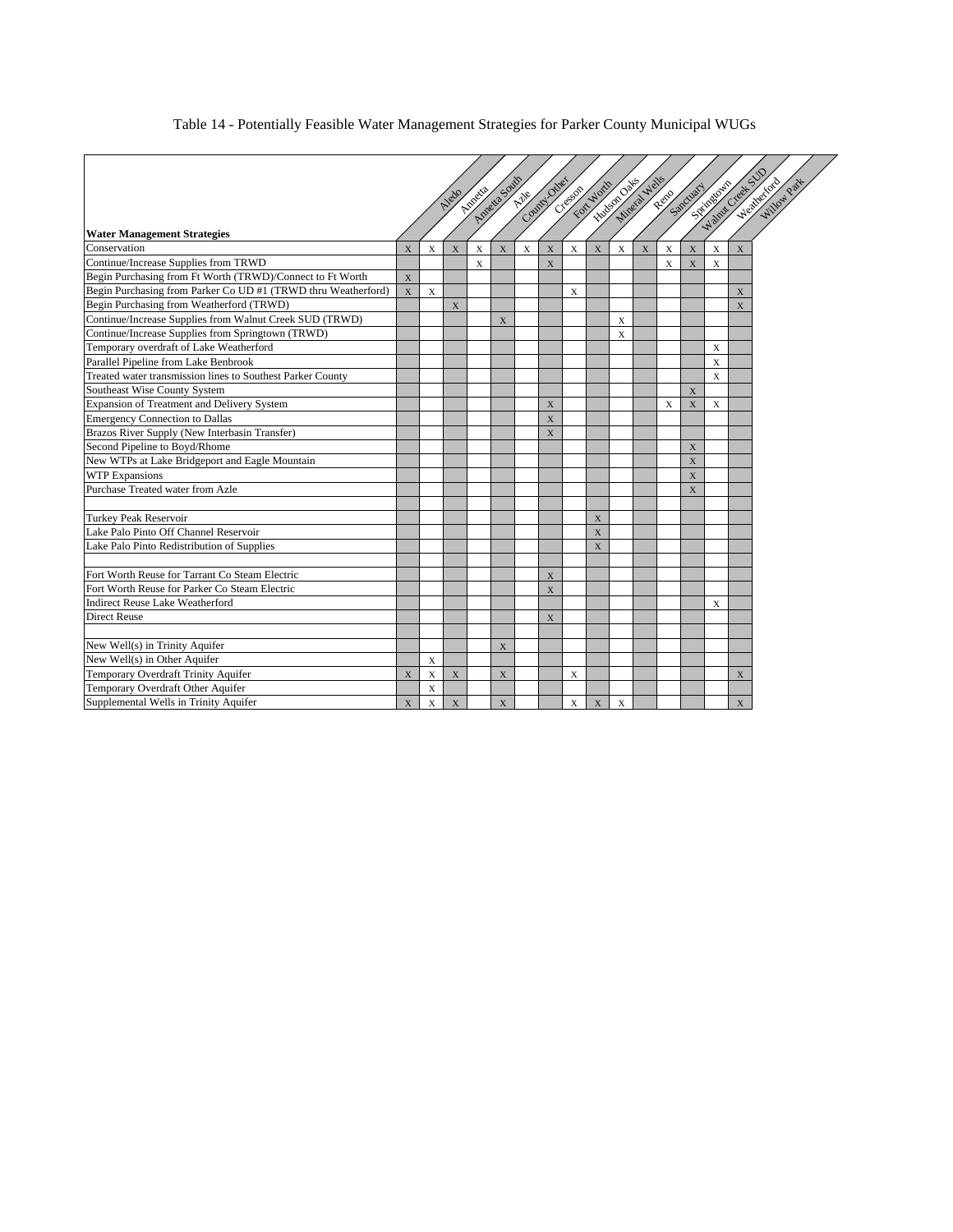#### Table 15 - Potentially Feasible Water Management Strategies for Rockwall County Municipal WUGs

| <b>Water Management Strategies</b>                        |   | Blackland |   |   | County Other | Dallas Fort St |   |   | Fate Late | $\infty$ |   |   |   |   |              | Rockway | Rowlet | Royse City yie |
|-----------------------------------------------------------|---|-----------|---|---|--------------|----------------|---|---|-----------|----------|---|---|---|---|--------------|---------|--------|----------------|
| Conservation                                              |   | X         | X | X |              | X              | X | X |           | X        | X | X |   |   | X            | X       |        |                |
| Begin Purchasing from NTMWD                               |   |           |   |   |              |                |   |   |           |          |   |   |   |   |              |         |        |                |
| Continue/Increase Supplies from NTMWD                     |   | X         | X |   | X            |                | X |   |           | X        |   |   |   | X | $\mathbf{X}$ | X       | X      |                |
| Continue/Increase Supplies from Rockwall (NTMWD)          | X |           |   |   |              |                |   |   |           |          | X | X | X |   |              |         |        |                |
| Cont/Incr Supplies from RCH WSC (NTMWD thru Rockwall)     |   |           |   |   |              |                |   | X |           |          |   |   |   |   |              |         |        |                |
| Cont/Incr Supplies from Mt Zion WSC (NTMWD thru Rockwall) |   |           |   |   |              |                |   |   |           |          |   |   | A |   |              |         |        |                |
| Continue/Increase Supplies from Forney (NTMWD)            |   |           |   |   |              |                |   |   | X         |          |   |   |   |   |              |         |        |                |
| Cont/Incr Supplies from Blackland WSC and RCH WSC (NTMWD) |   |           |   |   |              |                |   |   |           |          | X |   |   |   |              |         |        |                |
| Continue/Increase Supplies from DWU                       |   |           |   | X |              |                |   |   |           |          |   |   |   |   |              |         |        |                |
| Continue/Increase Supplies from SRA                       |   | X         |   |   |              |                |   |   |           |          |   |   |   |   |              |         |        |                |
| Develop delivery point/connection to NTMWD Tawakoni WTP   |   | X         |   |   |              |                |   |   |           |          |   |   |   |   |              |         |        |                |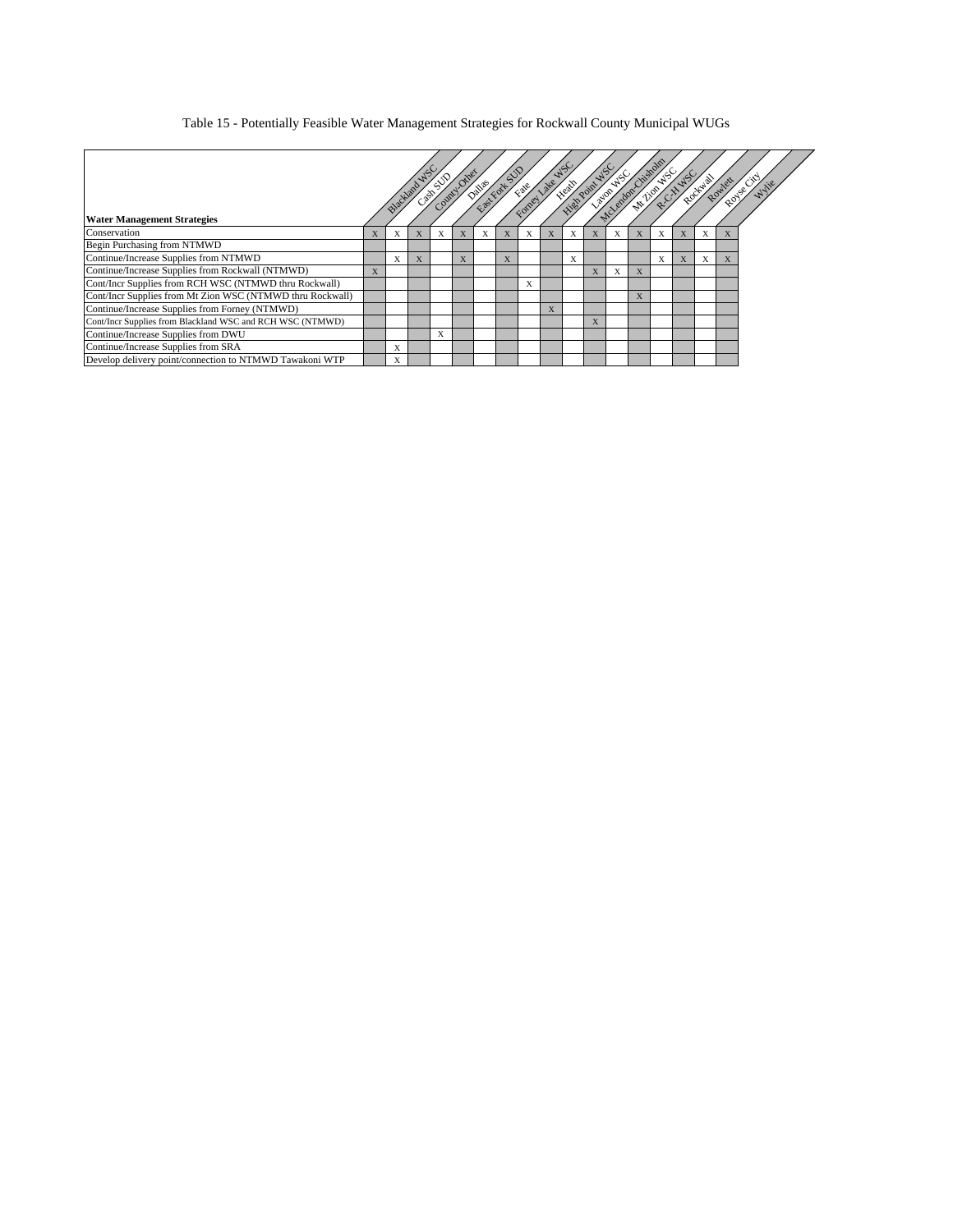## Table 16 - Potentially Feasible Water Management Strategies for Tarrant County Municipal WUGs

|                                                     |              |              |              |                           |                |              | Bettecke NS |                           |   |              |              |              |   | All All Development of the Contract of the Contract of the Contract of the | Eller Florida |              |              |              | Federal Monte Prince |              |              |                           | <b>Watow Haster</b> | Johnson Ca STO |                | Kennedale    |              | Liste North               | Mapsiche    |               |                           |              | Petican Bay | Richland Hills | River Outs   |              |                      | Southwest Water | West of Hills |              | Westworth Village<br>White Schenery |
|-----------------------------------------------------|--------------|--------------|--------------|---------------------------|----------------|--------------|-------------|---------------------------|---|--------------|--------------|--------------|---|----------------------------------------------------------------------------|---------------|--------------|--------------|--------------|----------------------|--------------|--------------|---------------------------|---------------------|----------------|----------------|--------------|--------------|---------------------------|-------------|---------------|---------------------------|--------------|-------------|----------------|--------------|--------------|----------------------|-----------------|---------------|--------------|-------------------------------------|
|                                                     |              |              | Arington     |                           | Beckford       | Bennicoat    |             |                           |   |              |              |              |   |                                                                            |               |              |              |              |                      |              | Grapevine    |                           |                     |                |                | 1 th Mer     |              | Lateside                  |             |               | Pantess                   |              |             |                |              |              |                      |                 |               |              |                                     |
|                                                     |              |              |              |                           |                |              |             |                           |   |              |              |              |   |                                                                            |               |              |              |              |                      |              |              |                           |                     |                |                |              |              |                           |             |               |                           |              |             |                |              |              |                      |                 |               |              |                                     |
| <b>Water Management Strategies</b>                  |              |              |              |                           |                |              |             |                           |   |              |              |              |   |                                                                            |               |              |              |              |                      |              |              |                           |                     |                |                |              |              |                           |             | Notin Richard |                           |              |             |                |              |              | Saturday Rat Village |                 |               |              |                                     |
| Conservation                                        | $\mathbf{X}$ | $\mathbf{x}$ | X            | $\mathbf{X}$              | $\mathbf{X}$   | $\mathbf{X}$ | X           | $\mathbf{X}$              | X | $\mathbf{X}$ | $\mathbf{X}$ | X            | X | $\mathbf{X}$                                                               | X             | $\mathbf{X}$ | X            | $\mathbf{X}$ | X                    | $\mathbf{X}$ | $\bold{X}$   | X                         | X                   | $\mathbf{X}$   | $\mathbf X$    | $\mathbf{X}$ | X            | $\mathbf{X}$              | $\mathbf X$ | $\mathbf{X}$  | $\mathbf{X}$              | $\mathbf X$  | X           | $\mathbf{X}$   | X            | $\mathbf{X}$ | X                    | X               | X             | $\mathbf{X}$ |                                     |
| Begin Purchasing from TRWD                          |              |              |              |                           |                |              |             |                           |   |              |              |              |   |                                                                            |               |              |              |              |                      |              |              |                           |                     |                |                |              | X            |                           |             |               | $\boldsymbol{\mathrm{X}}$ |              |             |                |              |              |                      |                 |               |              |                                     |
| Continue/Increase Supplies from TRWD                | X            | X            | X            |                           |                |              |             |                           | X |              |              |              |   |                                                                            |               |              | $\mathbf{X}$ |              |                      |              |              |                           |                     |                |                |              |              | $\boldsymbol{\mathrm{X}}$ |             |               |                           |              | X           |                |              |              |                      |                 |               |              |                                     |
| Continue/Increase Supplies from TRA (TRWD)          |              |              | $\mathbf X$  |                           |                |              |             | $\mathbf{x}$              |   |              |              |              |   | $\mathbf{X}$                                                               |               |              |              |              | $\mathbf{X}$         |              |              |                           |                     |                |                |              |              |                           | $\mathbf X$ |               |                           |              |             |                |              |              |                      |                 |               |              |                                     |
| Begin Purchasing from Fort Worth (TRWD)             |              |              |              |                           |                |              |             |                           |   |              |              |              |   |                                                                            |               |              |              |              |                      |              |              |                           |                     |                | $\overline{X}$ |              | $\mathbf{X}$ |                           |             | $\mathbf{X}$  |                           |              |             |                |              |              |                      |                 |               |              |                                     |
| Continue/Increase Supplies from Fort Worth (TRWD)   |              |              |              |                           | $\overline{X}$ |              | X           |                           |   | $\mathbf{X}$ | $\mathbf X$  | X            | X |                                                                            | $\mathbf X$   | $\mathbf{X}$ |              | $\mathbf{x}$ |                      | X            | $\bold{X}$   | $\mathbf{X}$              |                     | $\mathbf{X}$   |                | $\mathbf{x}$ |              |                           | $\mathbf X$ |               |                           | $\mathbf{x}$ |             | X              | $\mathbf X$  | $\mathbf{x}$ |                      | $\mathbf{X}$    | $\mathbf X$   | $\mathbf{X}$ |                                     |
| Begin Purchasing from Azle (Ft Worth)               |              |              |              |                           |                |              |             |                           |   |              |              |              |   |                                                                            |               |              |              |              |                      |              |              |                           |                     |                |                |              | X            |                           |             |               |                           |              |             |                |              |              |                      |                 |               |              |                                     |
| NE Tarrant Co Regional Water System (from Ft Worth) |              |              |              |                           |                |              |             |                           |   | $\mathbf{X}$ |              |              |   |                                                                            |               |              |              |              |                      |              |              |                           |                     |                |                |              |              |                           |             |               |                           |              |             |                |              |              |                      |                 |               |              |                                     |
| Cont/Incr Supplies fr N Richland Hills (Ft Worth)   |              |              |              |                           |                |              |             |                           |   |              |              |              |   |                                                                            |               |              |              |              |                      |              |              |                           |                     |                |                |              |              |                           |             |               |                           |              |             |                |              |              | X                    |                 |               |              |                                     |
| Begin Purchasing from Arlington (TRWD)              |              |              |              |                           |                |              |             |                           |   |              |              |              |   |                                                                            |               |              |              |              |                      |              |              |                           |                     |                | $\mathbf{X}$   |              |              |                           |             | $\mathbf{X}$  |                           |              |             |                |              |              |                      |                 |               |              |                                     |
| Continue/Increase Supplies from Tecon (TRWD)        |              |              |              |                           |                | X            |             |                           |   |              |              |              |   |                                                                            |               |              |              |              |                      |              |              |                           |                     |                |                |              |              |                           |             |               |                           |              |             |                |              |              |                      |                 |               |              |                                     |
| Continue/Increase Supplies from Mansfield (TRWD)    |              |              |              |                           |                |              |             |                           |   |              |              |              |   |                                                                            |               |              |              | $\mathbf{x}$ |                      |              |              |                           |                     |                |                |              |              |                           |             |               |                           |              |             |                |              |              |                      |                 |               |              |                                     |
| Begin Purchasing from DWU                           |              |              |              |                           |                |              |             |                           |   |              |              |              |   |                                                                            |               |              |              |              | $\mathbf{x}$         |              |              |                           | $\mathbf{X}$        |                |                |              |              |                           |             |               |                           |              |             |                |              |              |                      |                 |               |              |                                     |
| Continue/Increase Supplies from DWU                 |              |              |              |                           |                |              |             |                           |   |              |              |              |   |                                                                            |               |              |              | $\mathbf{x}$ |                      |              |              |                           |                     |                |                |              |              |                           |             |               |                           |              |             |                |              |              |                      |                 |               |              |                                     |
| Begin Purchasing from TRA (Joe Pool Lake)           |              |              |              |                           |                |              |             |                           |   |              |              |              |   |                                                                            |               |              |              | $\mathbf X$  |                      |              |              |                           |                     |                |                |              |              |                           |             |               |                           |              |             |                |              |              |                      |                 |               |              |                                     |
| Begin Purchasing from Arlington                     |              |              |              |                           |                |              |             |                           |   |              |              |              |   |                                                                            |               |              |              | $\mathbf{X}$ |                      |              |              |                           |                     |                |                |              |              |                           |             |               |                           |              |             |                |              |              |                      |                 |               |              |                                     |
| Begin Purchasing from Cedar Hill (DWU)              |              |              |              |                           |                |              |             |                           |   |              |              |              |   |                                                                            |               |              |              | $\mathbf{X}$ |                      |              |              |                           |                     |                |                |              |              |                           |             |               |                           |              |             |                |              |              |                      |                 |               |              |                                     |
| TRA Ellis Co Water Supply Project (Midlothian)      |              |              |              |                           |                |              |             |                           |   |              |              |              |   |                                                                            |               |              |              | $\mathbf{x}$ |                      |              |              |                           |                     |                |                |              |              |                           |             |               |                           |              |             |                |              |              |                      |                 |               |              |                                     |
| Expansion of Treatment and Delivery System          | $\mathbf{X}$ |              |              | $\mathbf{X}$              |                |              |             |                           | X |              |              |              |   |                                                                            |               |              | X            |              |                      |              |              |                           |                     |                |                |              |              | $\mathbf{X}$              |             |               |                           |              |             |                |              |              |                      |                 |               |              |                                     |
| Emergency Connection to Dallas                      |              |              |              |                           |                |              |             |                           |   |              |              |              |   |                                                                            |               |              | X            |              |                      |              |              |                           |                     |                |                |              |              |                           |             |               |                           |              |             |                |              |              |                      |                 |               |              |                                     |
| Increase supply line capacity from Dallas           |              |              |              |                           |                |              |             |                           |   |              |              |              |   |                                                                            |               |              |              | $\mathbf{X}$ |                      |              |              |                           |                     |                |                |              |              |                           |             |               |                           |              |             |                |              |              |                      |                 |               |              |                                     |
| Brazos River Supply (New Interbasin Transfer)       |              |              |              |                           |                |              |             |                           |   |              |              |              |   |                                                                            |               |              | $\mathbf{X}$ |              |                      |              |              |                           |                     |                |                |              |              |                           |             |               |                           |              |             |                |              |              |                      |                 |               |              |                                     |
| New WTP                                             |              |              |              |                           |                |              |             |                           |   |              |              |              |   |                                                                            |               |              |              |              |                      |              |              |                           |                     |                |                |              |              | $\boldsymbol{\mathrm{X}}$ |             |               |                           |              |             |                |              |              |                      |                 |               |              |                                     |
|                                                     |              |              |              |                           |                |              |             |                           |   |              |              |              |   |                                                                            |               |              |              |              |                      |              |              |                           |                     |                |                |              |              |                           |             |               |                           |              |             |                |              |              |                      |                 |               |              |                                     |
| Fort Worth Reuse for Tarrant Co Steam Electric      |              |              |              |                           |                |              |             |                           |   |              |              |              |   |                                                                            |               |              | X            |              |                      |              |              |                           |                     |                |                |              |              |                           |             |               |                           |              |             |                |              |              |                      |                 |               |              |                                     |
| Fort Worth Reuse for Parker Co Steam Electric       |              |              |              |                           |                |              |             |                           |   |              |              |              |   |                                                                            |               |              | $\mathbf{X}$ |              |                      |              |              |                           |                     |                |                |              |              |                           |             |               |                           |              |             |                |              |              |                      |                 |               |              |                                     |
| Purchase Reuse water from DCPCMUD (Lake Grapevine)  |              |              |              |                           |                |              |             |                           |   |              |              |              |   |                                                                            |               |              |              |              | $\mathbf X$          |              |              |                           |                     |                |                |              |              |                           |             |               |                           |              |             |                |              |              |                      |                 |               |              |                                     |
| TRA Dallas Co Reuse                                 |              |              |              |                           |                |              |             |                           |   |              |              |              |   |                                                                            |               |              |              |              |                      |              |              |                           | X                   |                |                |              |              |                           |             |               |                           |              |             |                |              |              |                      |                 |               |              |                                     |
|                                                     |              |              |              |                           |                |              |             |                           |   |              |              |              |   |                                                                            |               |              |              |              |                      |              |              |                           |                     |                |                |              |              |                           |             |               |                           |              |             |                |              |              |                      |                 |               |              |                                     |
| New Well(s) in Trinity Aquifer                      |              |              |              |                           |                |              |             |                           |   |              |              |              |   |                                                                            |               |              |              |              |                      |              |              |                           |                     |                | X              |              |              |                           |             | X             | $\mathbf{X}$              |              |             |                |              |              |                      |                 |               |              |                                     |
| Temporary Overdraft Trinity Aquifer                 |              |              |              |                           |                |              |             |                           |   |              |              |              |   |                                                                            |               |              |              |              |                      |              |              |                           |                     |                | X              |              | $\mathbf X$  |                           |             | $\mathbf X$   | $\boldsymbol{\mathrm{X}}$ |              |             |                |              |              |                      |                 |               |              |                                     |
| Supplemental Wells in Trinity Aquifer               |              |              | $\mathbf{X}$ | $\boldsymbol{\mathrm{X}}$ | X              |              |             | $\boldsymbol{\mathrm{X}}$ |   |              | $\mathbf{X}$ | $\mathbf{X}$ |   | $\boldsymbol{\mathrm{X}}$                                                  | X             |              |              | X            |                      |              | $\mathbf{X}$ | $\boldsymbol{\mathrm{X}}$ |                     |                | X              | $\mathbf{X}$ | X            |                           | $\mathbf X$ | $\mathbf X$   | X                         |              |             |                | $\mathbf{X}$ |              |                      |                 |               |              |                                     |